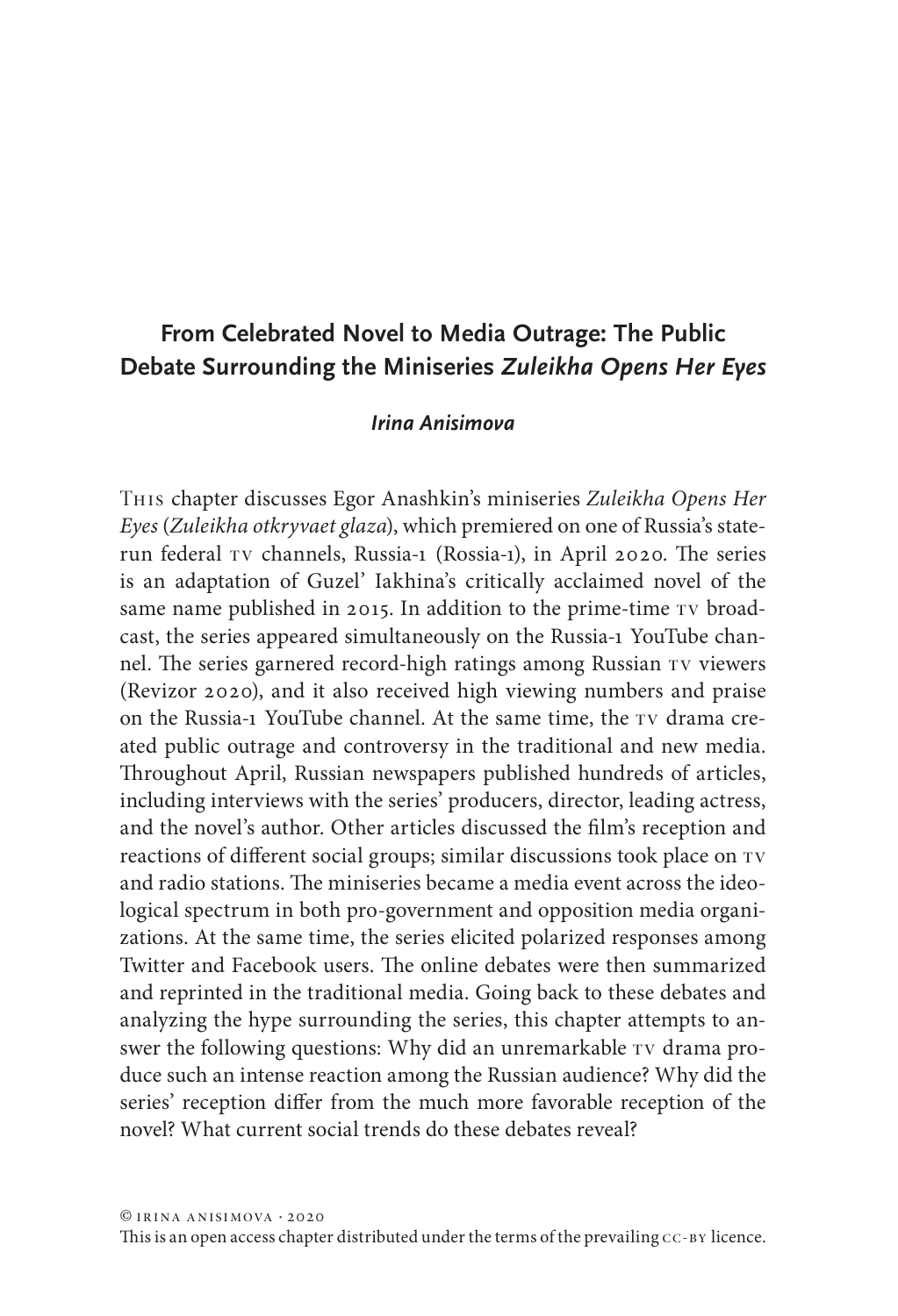To address these questions, I will first discuss Iakhina's original novel, since the cause of the controversy can be traced to its original plot. I will then talk about the changes that were introduced into the TV series—the changes that sharpened the novel's reception and heightened the media outrage. Finally, I will try to comment on the current social trends indicated by the series' reception.

### *The roots of the controversy*

Iakhina's debut novel attracted the attention of literary critics and achieved high ratings among readers. For the most part, it received considerable critical acclaim, including the 2015 Bol'shaia kniga and Iasnaia Poliana Awards. Iakhina's novel tells of Zuleikha, a young peasant woman living in a Tatar village in the 1930s. Her well-off, abusive husband is murdered during an NKVD raid on the village. Zuleikha is deported to Siberia as a member of the kulak class. Removed from her abusive family and the traditional Tatar village, Zuleikha's experiences in the deportation settlement lead to her personal growth.<sup>1</sup> She falls in love with the settlement's commander, Ivan Ignatov. Her son, Iusuf, who is born in the settlement, is educated by the group of deported intellectuals. At the end of the novel, Ignatov gives Iusuf his name and identity, and Iusuf leaves Siberia to study painting in Leningrad. The novel's plot led to the two major lines of argument: Those over Tatar national identity and those over the Stalinist repressions. These discussions then reappeared, in a much more dramatic manner, following the release of the film. Certain production choices caused additional outrage. Furthermore, the audience reception itself became the cause of additional commentary in the media.

Except for some minor changes heightening its drama, such as the introduction of a love triangle for the main protagonists, the series closely follows the plot of Iakhina's novel. According to its critics, the series flattened the novel's artistic elements, such as the convincing character development. Irina Petrovskaia (2020) describes the series as комикс о тяжелой судьбе закрепощенной женщины Востока, оказавшейся в аду сибирской ссылки.2 This simplification or flattening of the plot and

The Gulag system included both labor camps and deportation settlements. Unlike the camps, the settlements had relatively fewer restrictions and labor requirements.

<sup>2</sup> "a comic strip about the difficult fate of a repressed woman of the Orient who goes through the hell of Siberian exile."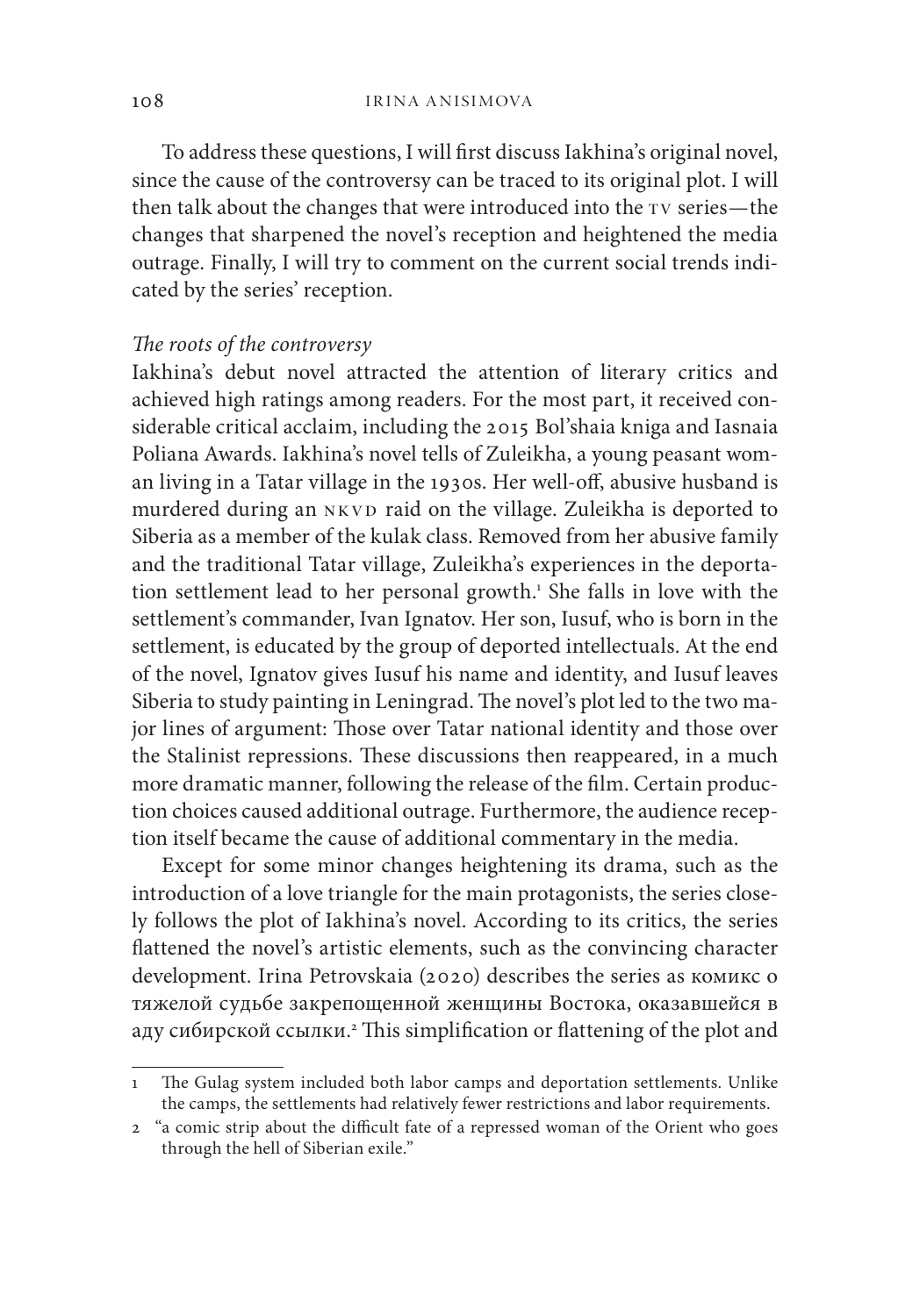the film's wide audience-reach meant that the potential for controversies already present in the novel's plot was fully realized with the production of the series.

Iakhina's work belongs to the genre of a historical novel, where the life of an individual character is set against dramatic and traumatic historical events. In this respect, the novel is reminiscent of such Soviet classics as Mikhail Sholokhov's *Quiet Flows the Don,* Vasilii Grossman's *Life and Fate*, and Boris Pasternak's *Doctor Zhivago*. These novels, too, were recently made into  $Tv$  series; yet, none of these films caused the intense reaction produced by the adaptation of Iakhina's novel.

The discussion of Soviet history as depicted in the TV series occurred along the lines of the persistent conservative/liberal divide. Soviet history remains a highly contested subject in Russian cultural and political discourse, and it plays an outsized role in contemporary Russian culture. In his *Warped Mourning*, Alexander Etkind writes that "Political opponents in Russia differ most dramatically not in their understanding of economic reforms or international relations, but in their interpretations of history" (Etkind 2013, 10). The importance of history has only grown since Etkind's book came out, and Soviet history has become increasingly a site of active government intervention.3 Despite these state-promoted efforts, Soviet history, and especially its traumatic aspects, remain one of the most divisive social topics. In Russia, conservative and liberal ideological camps are defined to a significant degree by their approach to and evaluation of Soviet history. On the one hand, Russian liberal elites see the Soviet past as a burden that has to be cast aside in order to move on to a democratic future, while conservative elites, on the other hand, "look back on the Soviet period as a golden era for Russia" (Gjerde 2011, 150). Since 2014, Russian history, especially the history of World War ii, has acquired a central role in the Russian government's discourses of national stability and security (Bækken *&* Due Enstad 2020, 343). At the same time, the government narratives of Stalinist repressions remain inconsistent (Bækken *&* Due Enstad 2020, 343). The political elites refuse to choose sides in the public discussions of Stalinism (Malinova 2019,

<sup>3</sup> The government's attempts to create a "usable Russian past" have attracted much attention from scholars. See, for example, Koposov (2011; 2018), Malinova (2019), Miller (2014), and Sherlock (2007).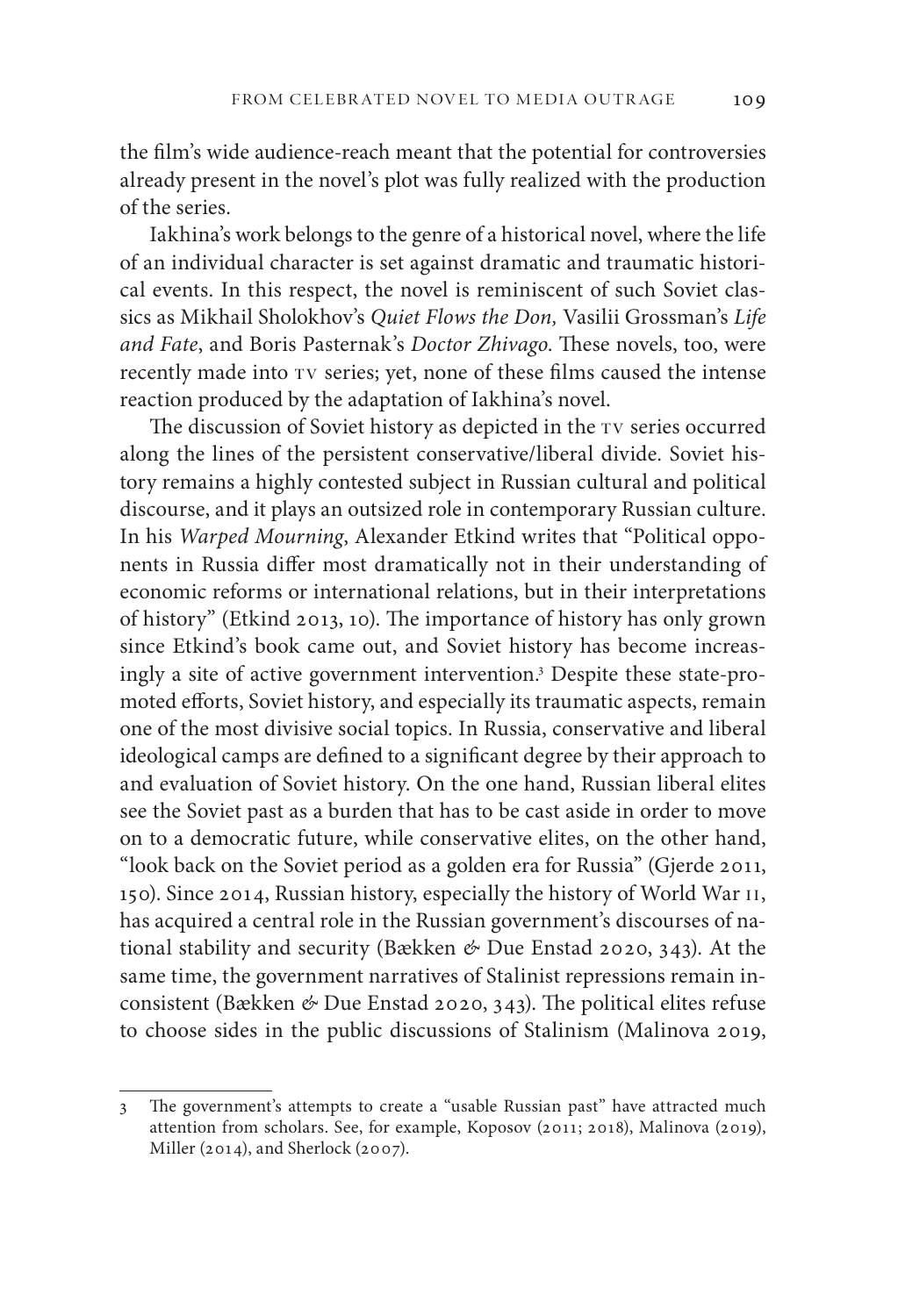96). The lack of social consensus makes this historical period a sensitive and important topic for artistic expression and political debates.

The question of non-Russian territories and identities is another unsettled question in post-Soviet Russia (Protsyk *&* Harzl 2013, 1). The history of ethnic minorities in imperial Russia and the USSR has rarely been addressed in the recent public discussions of the past.4 The post-Soviet resurgence of imperial preoccupations and the anxiety surrounding Russia's territorial integrity have impeded the development of Russia's own discourses on ethnic minorities (Protsyk *&* Harzl 2013, 3). As a result, following the collapse of the Soviet Union, Russian culture remained largely unreceptive to the postcolonial theory that influenced Western scholarship and culture in the late twentieth century. Moreover, Russian intellectuals intensely dislike political correctness, associating this term with socialism and the Soviet legacy (Anisimova 2017, 1–2). Both the novel and the series intertwine the two contested issues of the Soviet past and Soviet imperial legacy; these two questions are, in turn, complicated by the gender dynamics of the narrative. The series adaptation raised additional questions of authenticity, such as the representation of the original novel, authentic depiction of a Tatar village, and correct depiction of the Soviet past.

#### *Soviet modernity*

The novel describes a particularly traumatic period in the Soviet past: the collectivization of 1930, the development of the Gulag camps and settlements, and massive deportations of the 1930s and 1940s. The author claimed that the novel's events are loosely based on the biography of her ethnically Tatar grandmother, whose family was deported to Siberia. However, the majority of the plot's details come from other personal accounts and memoirs written by those dekulakized, deported or imprisoned in the Gulag camps and settlements (Guzeva 2016).

<sup>4</sup> Telling in this respect is the censoring of Khusein Erkenov's film, *Ordered to Forget* (*Prikazano zabyt'*, 2014). The Russian Ministry of Culture prohibited the film's distribution for public screening, arguing that its depiction of Chechen deportation and murder by the Soviet authorities in 1944 would cause ethnic unrest. Moreover, the government claimed that the historical events depicted in the film could not be verified—an argument that ran counter to the claims of the historical organization Memorial, who insisted on the authenticity of the film's historical account (Kavkazskii Uzel 2014).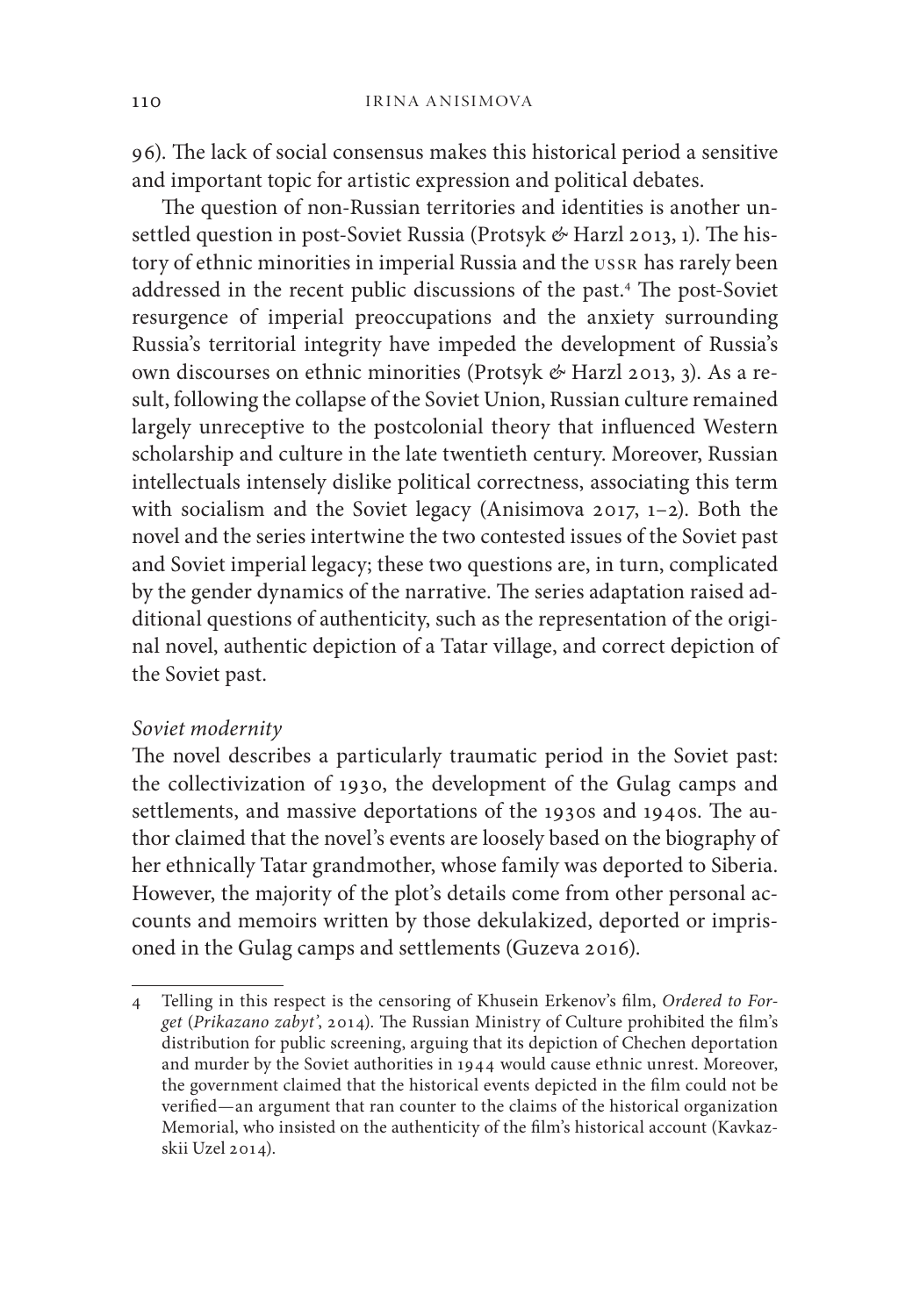Iakhina's novel represents an interesting combination of Soviet literary clichés and original elements.<sup>5</sup> In the novel's plot, the author relies on Soviet literary traditions, while complicating these traditions by the complexities of character development and linguistic experimentation. The novel's language is expressive and cinematic, characterized by the focus on the characters' movements and vivid descriptions of scenes. This cinematic quality might be related to Iakhina's original intention to write a film script that later developed into a novel. The narrative often shifts to reflect the viewpoint of the main characters. It alternately takes up the perspectives of Zuleikha, Ivan Ignatov, and Iusuf. Each character has their limitations, and the difference between the reader's knowledge and the character's viewpoint forms a certain ironic distance. At the same time, the novel follows certain Soviet traditions of character transformation common in Socialist Realist literature and film. In its basic outline, the plot tells of a Tatar woman who leaves her repressive traditions for the love of a Russian communist officer. Mark Lipovetsky claims that Iakhina thematically and stylistically recycles Soviet literature (2016, 191). Of course, the camp setting complicates the possibility of such a Socialist Realist reading, nevertheless, the Soviet narratives of assimilation and modernization of an ethnic subject are clearly discernable in Iakhina's novel and reappear in the film adaptation.

The book approaches the traumatic aspects of Soviet history through the prism of redemption; it seems to suggest that while not everyone survives the camps, the experiences in the camps can be overcome and even lead to personal growth. Even the novel's depiction of death is somewhat matter of fact, and this feature becomes even more pronounced as the plot progresses. For example, here is the description of the fate of the newly deported Greeks and Crimean Tatars:

Новый контингент оказался слабым на здоровье, горячая южная кровь плохо переносила сибирские морозы—в первые же холода многие слегли с пневмонией […] зимой семрукское кладбище пополнилось пятью десятками могил. *Басурмане*, так похожие друг на друга смуглостью кожи, густотой бровей и курчавостью

<sup>5</sup> Galina Uzefovich (2015) tries to capture this paradox when she comments that the novel's reader unsuccessfully tries to come to terms with its combination of the miraculous and the entire absence of the miraculous.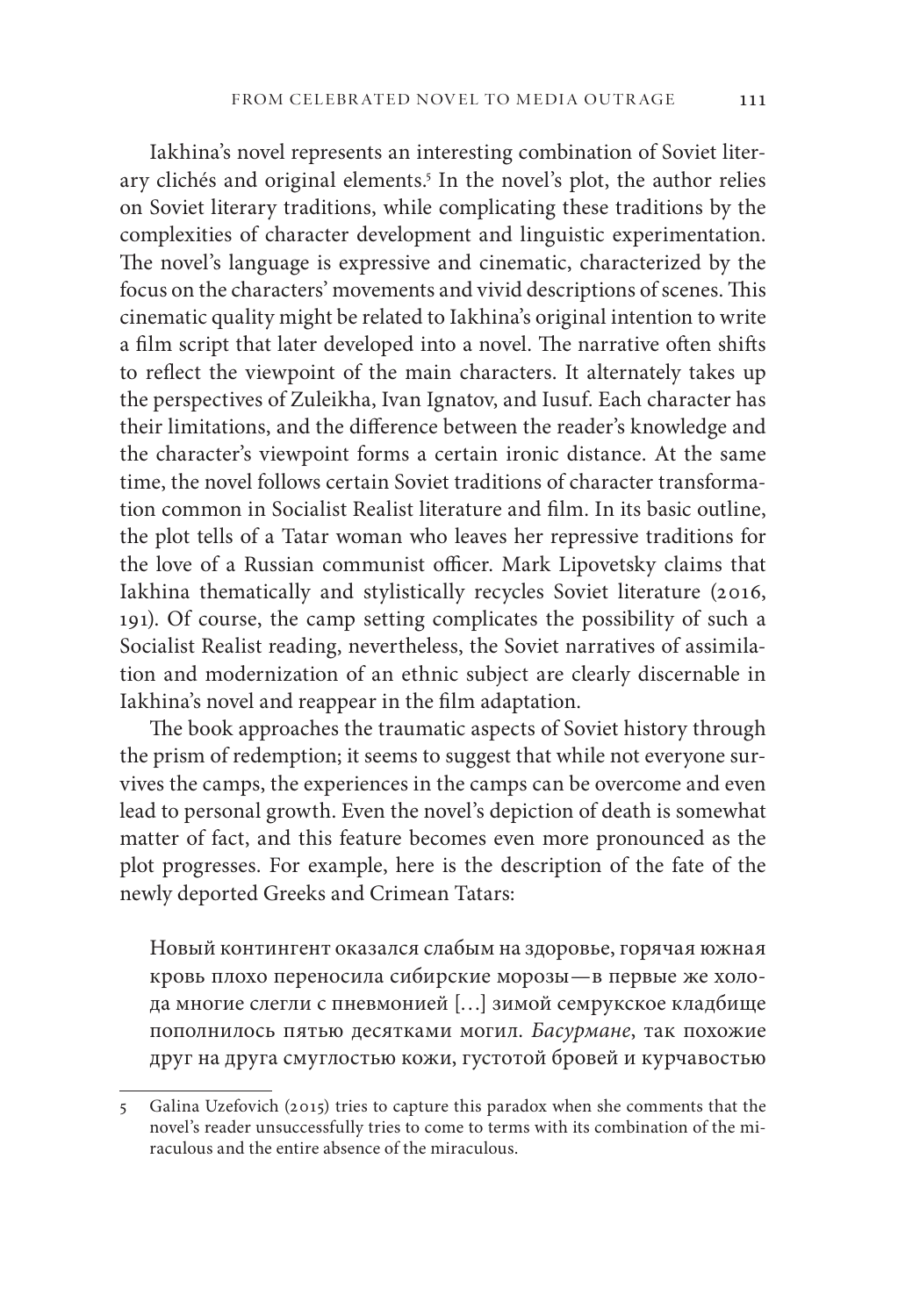волоса, хоронили сородичей по-разному: греки—сбивая из жердей тощие деревянные кресты, татары—строгая на длинных бревнах заковыристые полумесяцы. И кресты, и бревна расположились на кладбище впритирку, тесными кривыми рядами, вперемежку с другими надгробиями. (Iakhina 2015, 209)6

Taking the viewpoint of Ignatov, the passage presents the deportees as an undistinguished collective and as a problem.

In her reliance on a redemptive narrative, the author uses what, following Etkind, I would characterize as the "Solzhenitsyn line" in depicting the Gulag experience. Etkind contrasts the Gulag narratives of Shalamov and Solzhenitsyn. Whereas Solzhenitsyn sees the Gulag as a space of moral perseverance, Shalamov presents Gulag experience as meaningless suffering. According to Etkind, the two authors have different approaches to the meaning of historical trauma: Shalamov does not see any redemption in the past, whereas Solzhenitsyn believes in a possibility of the past as redemptive sacrifice. "While Solzhenitsyn presented his experience of survival as a moral lesson for humankind, Shalamov steadfastly denied any value in the gulag experience" (Etkind 2013, 86). The contemporary official narratives attempt to present the camp experiences as a redemptive and even patriotic sacrifice for the future of the motherland (Sniegon 2019, 132).

While reducing the moral emphasis of Solzhenitsyn, Iakhina's novel connects the camp experience to the narrative of personal perseverance and growth. The story of the novel's three main characters, Zuleikha, the Red commander Ignatov, and Zuleikha's son Iusuf, show personal growth and transformation through the experiences of life in the camps. One could even argue that the characters undergo a redemptive journey that would be incomplete without the Soviet penitentiary system. It is telling that, like the rest of the settlers, Ignatov is abandoned by the Soviet state and nearly dies with the rest of his contingent. Therefore the

<sup>6</sup> "The new contingent turned out to have weak health, their hot southern blood did not tolerate the Siberian frosts well. In the very first cold, many fell ill with pneumonia. In winter the Semruk cemetery was replenished with five dozen graves. The infidels, so similar to each other in their dark skin, thick eyebrows and curly hair, buried their relatives in different ways: the Greeks made skinny wooden crosses from poles, the Tatars strict crescents on long logs. Both crosses and logs were packed into the cemetery, in tight, crooked rows, interspersed with other tombstones."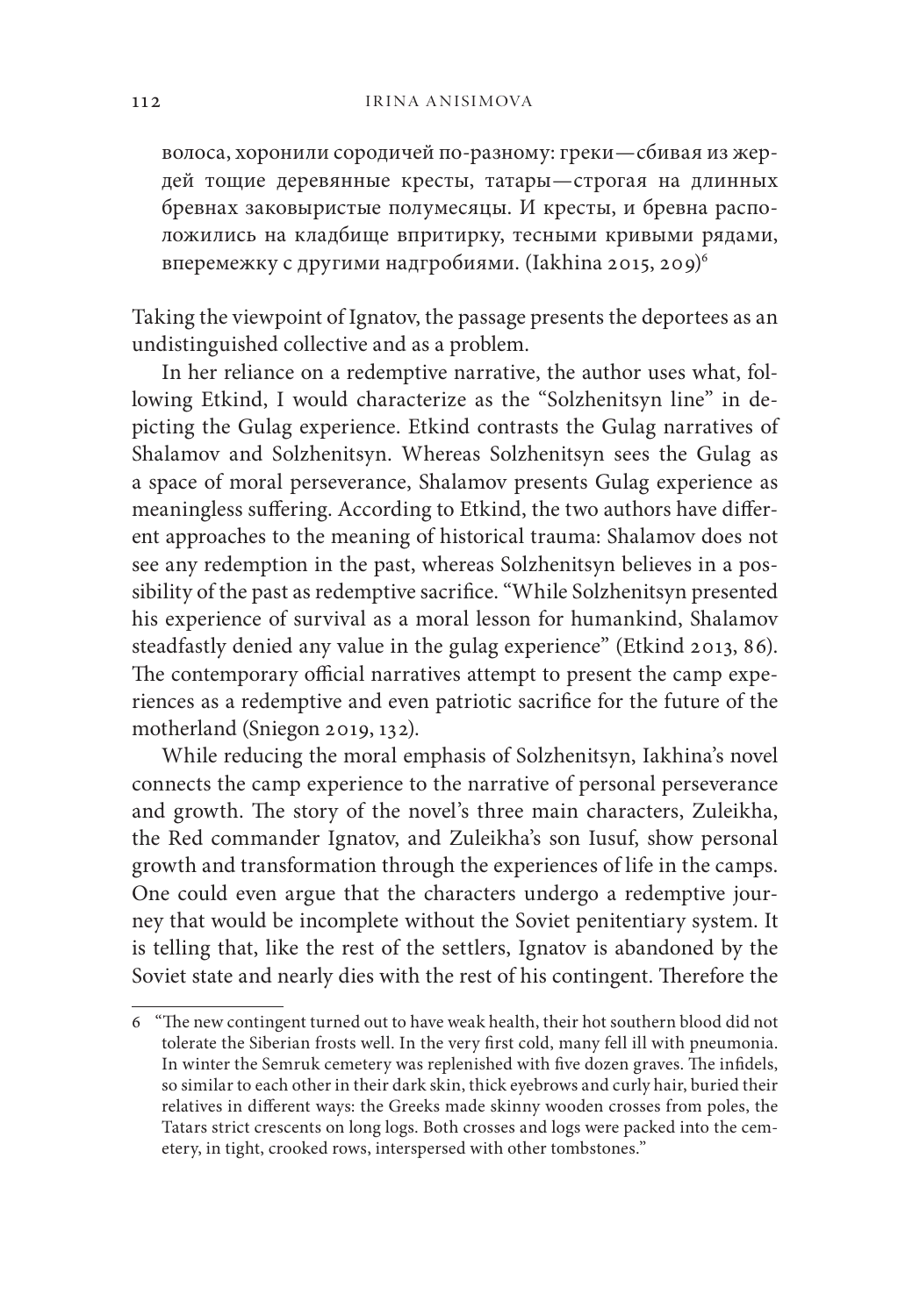book has a paradoxical view of Soviet modernity as both traumatic and progressive at the same time. Even the Gulag settlement is transformed at the end of the narrative from an almost unlivable place in an inhospitable climate to a normal, cozy town:

В поселке громко, людно—воскресенье. В распахнутых окнах дышат ветром свежие занавески, палисадники белеют жасмином. Ватага крикливых пацанят гонит мяч, всаживает его в чинно шагающий отряд серых гусей—вожак шипит, стелет по земле длинную шею, кидается вперед, но из-под ворот уже летит, оглушительно лая, пара мохнатых псов, шугает гусей прочь. Пахнет дымом, баней, свежеоструганным деревом, молоком, блинами. Где-то хрипло и нежно воркует патефон [...] (Iakhina 2015, 203)<sup>7</sup>

The director reproduces the same small-town aesthetic in the series. Referring to the improbable lifestyle in the settlement, Petrovskaia (2020) ironically comments:

Переселенцы, брошенные в сибирской тайге, оборванные, холодные и голодные, в одночасье возводят дивной красоты поселок с уютными домиками, украшенными резными наличниками. В часы досуга на танцплощадке перед клубом, освещенной гирляндой огней, ссыльные (как в фильме «Любовь и голуби») танцуют кадриль.<sup>8</sup>

On a symbolic level, the redemption narrative is represented by the tale of the bird Simurgh that serves as the leitmotiv in both the book and

<sup>7 &</sup>quot;It's loud and crowded in the town on Sunday. Freshly washed curtains breathe in the open windows, and the front gardens are white with jasmine. A gang of noisy boys chases a ball, drives it into a marching detachment of gray geese —the leader hisses, spreads his long neck on the ground, and rushes forward, but a pair of shaggy dogs is already flying from under the gate, barking deafeningly, scaring the geese away. It smells of smoke, the bath house, freshly planed wood, milk, pancakes. Somewhere a gramophone coos hoarsely and gently […]."

<sup>8</sup> "Ragged, cold, and hungry settlers, abandoned in the Siberian taiga, build overnight a wondrously beautiful village with cozy houses decorated with carved window frames. During the leisure hours the exiles (as in the movie *Love and Doves*) dance a square dance on the dance floor in front of the club, lit by a garland of lights." *Love and Doves* is a classic, late Soviet film by Vladimir Menshov.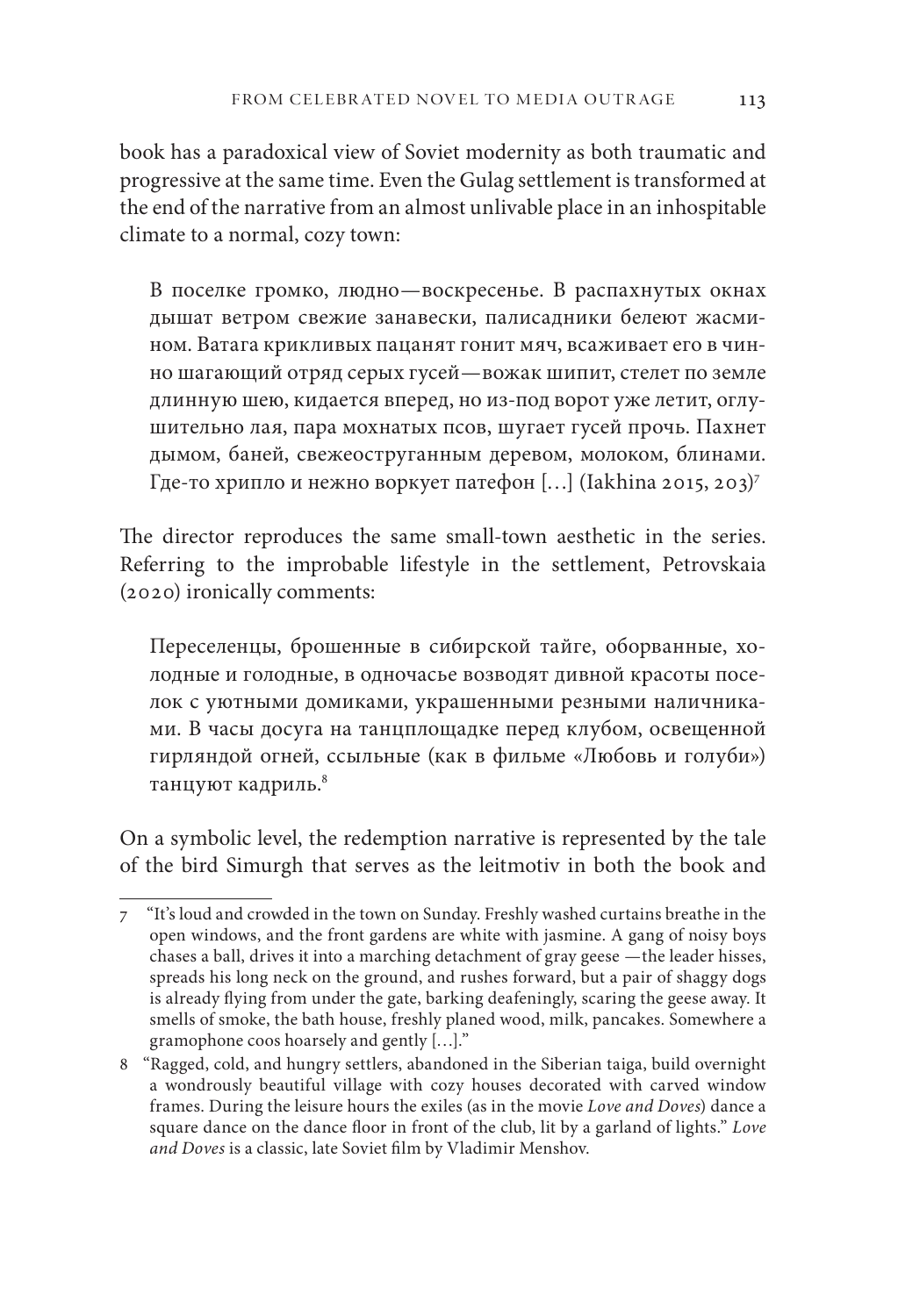the film, as Zuleikha retells the tale to her son. This classic Persian tale tells of the different kinds of birds who undergo a harrowing journey in search of a mythical bird. At the end of their journey, only thirty birds survive; yet, they achieve transcendence and learn that they themselves represent Simurgh. In parallel to this tale, the thirty deportees, including Commander Ignatov, survive the first winter in Siberia. The diversity of the birds parallels the ethnic and social diversity of the first settlers. Central to this idea of redemptive Soviet modernity is the book's approach to the Soviet national project.

#### *Contradictory Soviet international*

Iakhina's novel focuses on the most traumatic and paradoxical period in Soviet nationalities history, since during the 1930s national policies were actively promoted, while national groups and entire ethnic groups were deported or purged (Martin 2001, 22). A number of scholars point out the contradictions inherent in the Soviet approach to nationality policy. To describe these contradictions, Terry Martin famously introduced the term "affirmative action empire." The ussr was a paradoxical multi-ethnic state that combined incompatible policies and features:

[...] an extraordinarily invasive, centralized, and violent state formally structured as a federation of sovereign nations; the successor state to the collapsed Russian empire that successfully reconquered most of its former national borderlands but then set out to systematically build and strengthen its non-Russian nations, even where they barely existed. (Martin 2001, 18–19)

Moreover, the idea of liberation and emancipation was built into Soviet discourses on the Muslim East. Despite Soviet control over the ethnic republics and territories that resembled the control of other colonial powers, the ussr also engaged in the discourses of anti-colonial liberation—discourses that obscured the Soviet domination. The Soviet Union "understood itself as an emancipating state that ended the colonial exploitation of the former Russian colonies and helped the Muslim populations to attain development and modernization" (Kamper 2013, 5).

Iakhina addresses Soviet nationalities history in her depiction of collectivization and ethnic deportations. Despite including this painful his-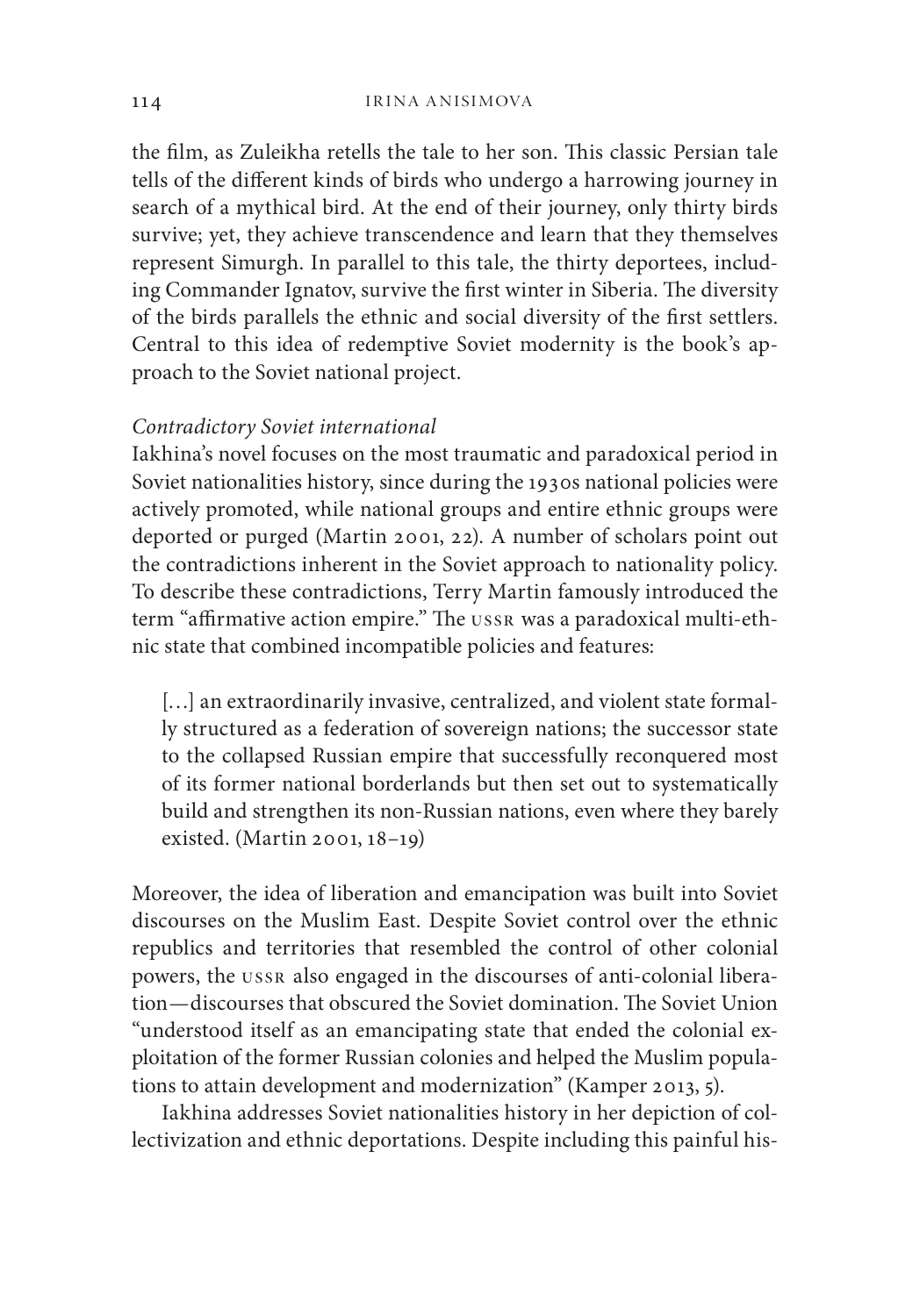tory, the novel simultaneously creates the settlement as a kind of international melting pot—a model of Soviet assimilation. Ignatov notices once that there are nineteen nationalities living in the settlement (Iakhina 2015, 201). Here people of different nationalities unite in suffering, sharing their experiences, contributing to the community's survival, and achieving personal transformation. It is interesting that Iakhina emphasizes this reading in her interviews. For example, she stresses the novel's universal quality in her interview to Radio Svoboda:

Ведь когда действие романа переходит во вторую часть, там практически национального-то и не остается. Там остаются только люди очень разных национальностей, но при этом с них слетает все наносное, все предрассудки, в том числе и национальные. Они остаются просто наедине друг с другом. Я писала о людях, а не о людях конкретной национальности. (Medvedev 2020)9

The novel places universal values over national characteristics, connecting national and ethnic traditions to "prejudices." For example, Zuleikha's Muslim faith appears superficial, she mixes Islam with beliefs in goblins and spirits, and her faith gradually fades away in the settlements.

An example of the novel's emphasis on universal values is the upbringing of Zuleikha's son, who learns his life lessons from many different people in the settlement, all representatives of different professions and nationalities within the settlement—a German doctor, a Jewish French teacher, a Russian painter, a Chuvash fisherman, and a Tatar mother.

Zuleikha's personal trajectory is similarly problematic from the perspective of ethnic identity politics. The novel predicates the protagonist's personal growth on her removal from her native village. Her experiences in the village are all negative. She appears completely oppressed by her husband's family to the point of over-identifying with her oppressors. Therefore, Zuleikha keeps repeating that her husband is good, even though the readers can clearly see that he is extremely abusive and she suspects that he plans to murder her at several points of the narrative.

<sup>9</sup> "Really when the novel moves to the second part, there is practically nothing national there. Only people of very different nationalities remain, but at the same time, they lose everything superficial, all prejudices, including national ones. They remain simply alone with each other. I wrote about people, not about people of a particular nationality."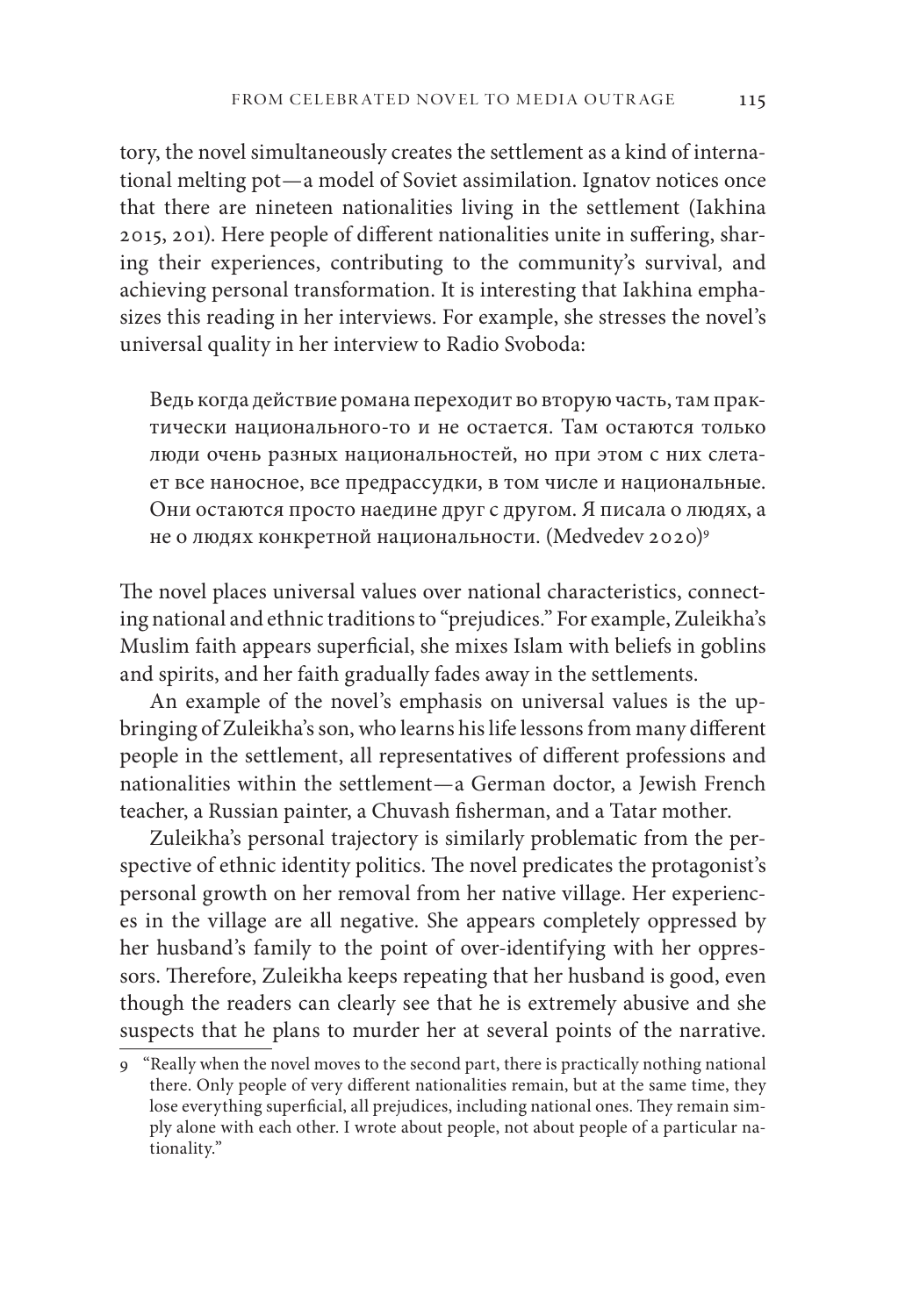While the protagonist's thoughts create an ironic distance between her and the reader, this simultaneously puts the reader into a superior position of a modern, often Russian, subject contrasted to the archaic Tatar woman.

The novel is quite brief in its depiction of the Tatar past and life experiences. For example, there is no storyline about Zuleikha's parents. It seems that she comes from a loving family that experienced some hard times or even tragedy. Because of this absence, the novel lacks an opposing positive depiction of Tatar identity. Moreover, the protagonist's mindset, as well as her personal transformation become less convincing. Similarly undeveloped is the background of Zuleikha's in-laws, and as a result, her husband and her mother-in-law appear as unrealistic monsters—the othering that plays into an orientalist tradition. Zuleikha calls her mother-in-law "Upyrikha," a word denoting a female vampire. This association is further confirmed by the conversation between her mother-in-law and her husband, when it transpires that the two were suspected of surviving by eating their relatives during the famine: И слышишь, сынок? Мы их не ели. Мы их похоронили. Сами, без муллы, ночью […] По кладбищам людоеды табунами ходили, чуть увидят свежую могилу—разроют и сожрут покойника. (Iakhina 2015, 27).<sup>10</sup> This grotesque imagery of the past demonizes not only Zuleikha's in-laws but also the traditional Tatar village as a whole.

The personal transformation of the protagonist, a young Tatar woman, which occurs after her removal from the traditional village, acquires colonial undertones. Zuleikha gradually changes in the Siberian settlement. She becomes a skilled hunter and a medical assistant, and acquires remarkable personal and physical strength. Western colonialism, as well as its Soviet variant, often relied on the discourses of traditional gender oppression as its tool. For example, in early Soviet narratives about Central Asia, women's liberation metonymically represented the liberation of Central Asia by means of Soviet ideology (Massell 1974). Michael Kemper (2011, 2) argues that contemporary Russian discourses on the East follow Soviet paradigms, what he calls "Soviet Orientology." Even today, issues of gender and sexual identity are used as reinforcements

<sup>10</sup> "And do you hear, son? We didn't eat them. We buried them. We did it ourselves, without a mullah, at night […] The cannibals walked in herds through the cemeteries, as soon as they saw a fresh grave, they would dig up and devour the deceased."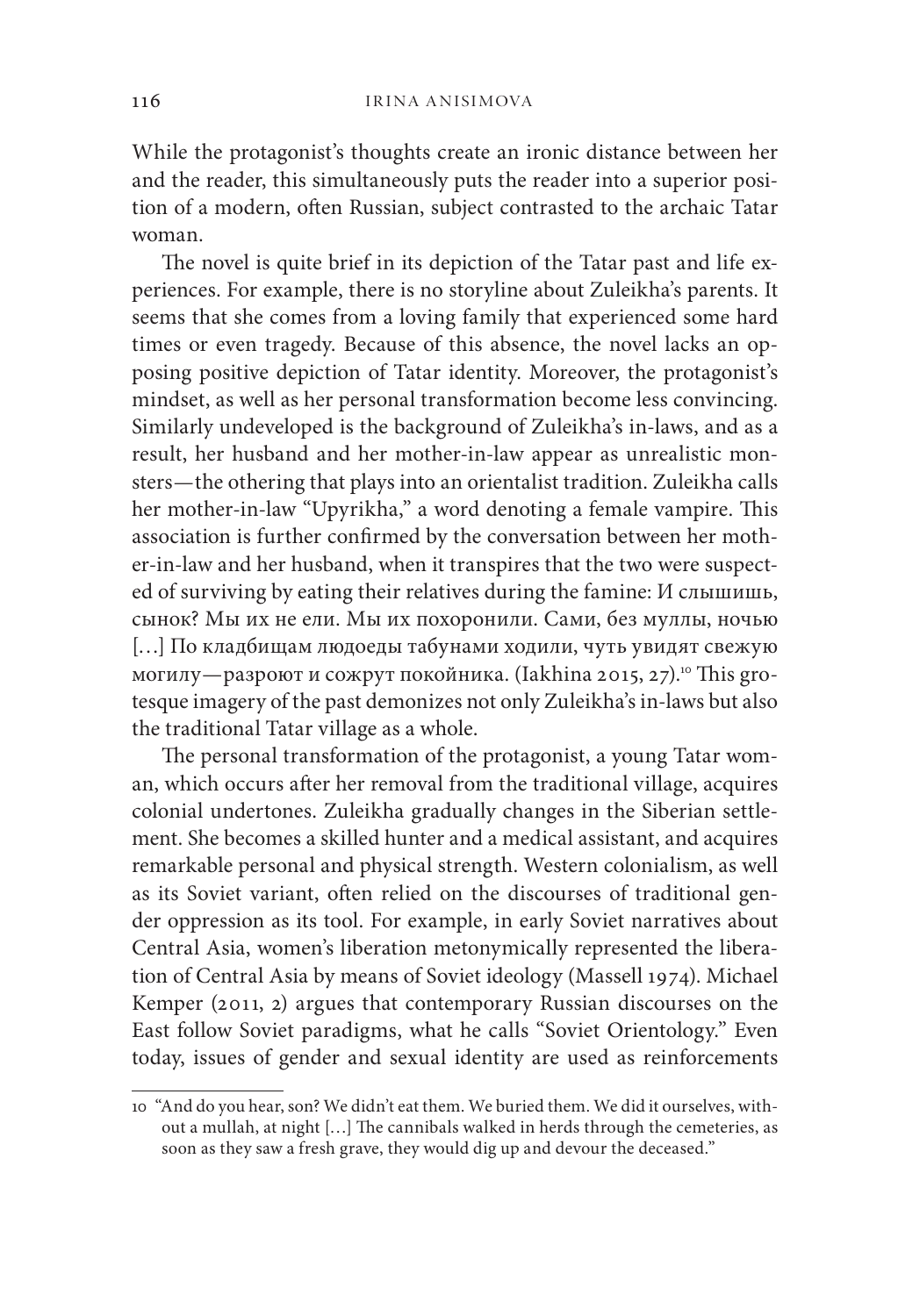of negative stereotypes about Muslims in both Russia and the West. In her reading of the novel and of the series' gender politics the Tatar cultural critic Nuriia Fatykhova (2020) remarks that one should not confuse feminism with the imperial celebration of a woman's dislocation from her cultural and religious traditions. Fatykhova finds the love story between Zuleikha and Ignatov especially disturbing, since Ignatov represents both the colonial and ideological aspects of Stalinism. She explains that this love theme is not legitimate because "in Russia they never said who had been a criminal and who had been a victim. The authorities never apologized to the peoples of Russia, including Tatar women. And this love story is presented without any thought given to trauma" (Costa-Kostirsky *&* Shcherbina 2020). For Fatykhova, the story is problematic, because the trauma of Stalinism has never been addressed, especially in the context of Stalinist ethnic policies.

The association between the Russo-Soviet assimilation and modernity appears not only in the novel's plot but also in the author's interviews. For example, in describing Zuleikha's story, Iakhina states: "If not for the circumstances that force her to enter the modern world, she would have gone on to live in what was essentially the Middle Ages" (Guzeva 2016). Here Iakhina seems to subscribe to the vision of Soviet modernization that still dominates contemporary Russian interpretation of the history of Russia's ethnic peripheries. The plot's general outline and the descriptions of the Tatar village easily lend themselves to accusations of colonial and imperial cultural logic.

The novel's language also follows a particular move from Tatar to Russian or even European identity. Early parts of the novel include Tatar words that Iakhina explains in the appended glossary; the number of these words declines in the following parts, being replaced by Russian and even occasional French. The film adaptation further exacerbated this linguistic peculiarity. The series did not use Tatar language even in the early village scenes. Only one Tatar word, son (*ulym*), appeared in the entire production (Costa-Kostirsky *&* Shcherbina 2020). This cultural aspect appears significant in the context where the cosmopolitan and centralizing role of the Russian language for Russia's ethnic minorities and former Soviet republics remains an important concept for Russian intellectuals. For example, a famous Russian writer, Liudmila Ulitskaia, claims that the Russian language played a central cultural role in the ussr, since it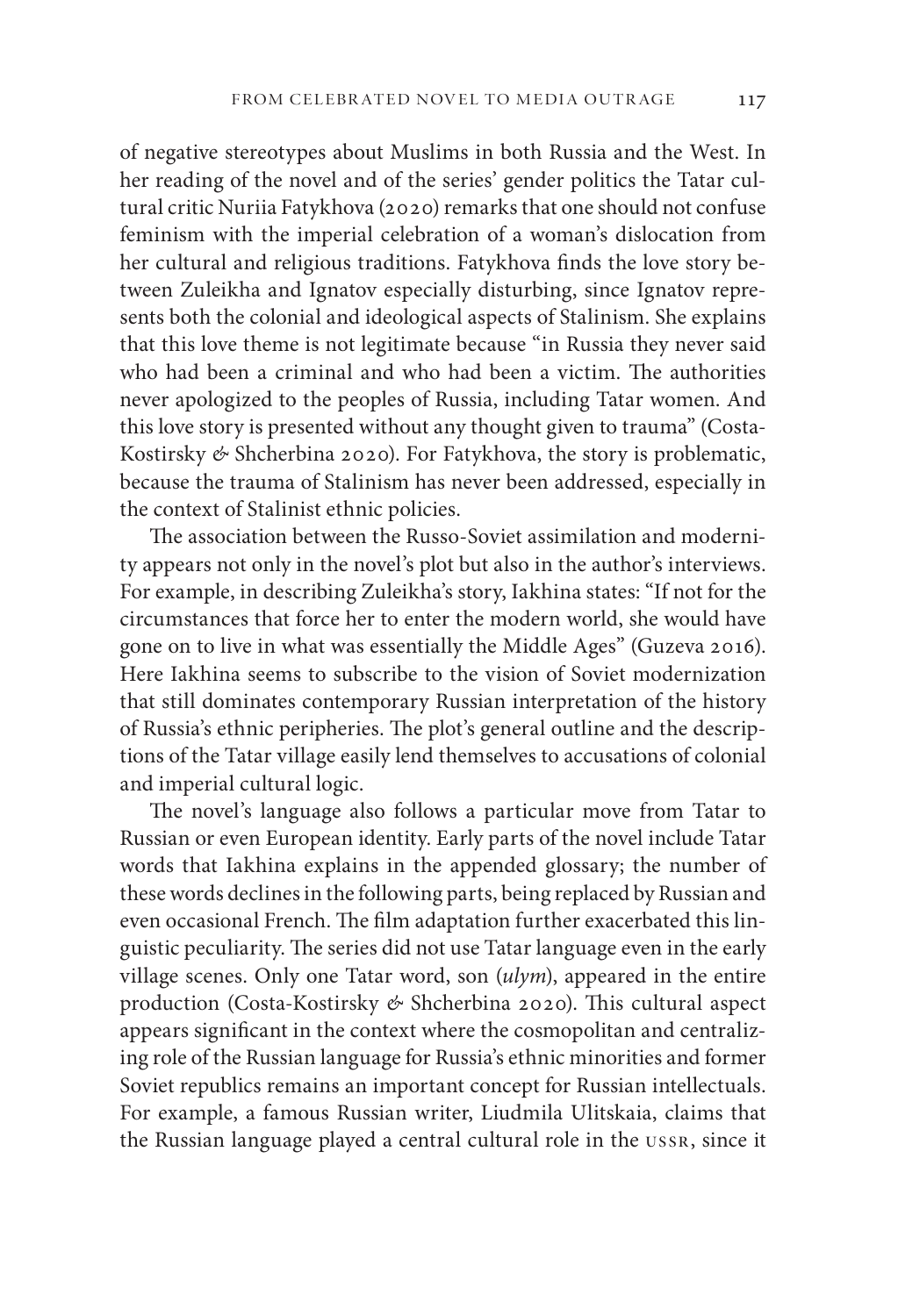connected the remoter corners of the country to world culture (Ulitskaia  $2012, 63$ .<sup>11</sup> This cosmopolitan understanding of Russian language and culture and, by extension, the Soviet experience is represented by the storyline concerning Zuleikha's son, Iusuf, who gets his education in the Siberian settlement. Because the deportees belong to different social and ethnic backgrounds, he is able to learn from their diverse experiences. He receives exclusive attention from the members of the Leningrad intelligentsia, who teach him painting, French, and humanist values.

At the end of the novel, Iusuf decides to leave the Siberian town to study painting in Leningrad. Even the settlement's commander contributes to Iusuf's fate as a future Soviet intellectual. As the son of a former kulak, Iusuf has no permission to leave the settlement, so Commander Ignatov forges his birth certificate and gives him his own name and background. The forged birth certificate now reads: Иосиф Игнатов, 1930 года рождения. Мать: Зулейха Валиева, крестьянка. Отец: Иван Игнатов, красноармеец. (Iakhina 2015, 220).<sup>12</sup> This renaming and violation of Stalinist laws finally unites Zuleikha and Ignatov. Ignatov becomes Iusuf's symbolic father, and the three turn into a new multi-ethnic Soviet family. In the same way, Iusuf's education fulfills the Soviet ideal of the transformation of an ethnic subject into a cosmopolitan Soviet intellectual, even if this personal growth emphasizes the humanist rather than the ideological influence of Soviet culture. Yet, to achieve this universal subjectivity, Iusuf has to reject his Muslim and Tatar identity. It is significant that the novel is not open to imagining an alternative identity that incorporates Tatar roots. Thus, Iusuf is not influenced by the forms of ethnic art.

#### *From adaptation to controversy*

In his study of Russian cinema of the 2000s, Stephen Norris argues that Russian historical blockbuster films have served as a space for debates about national history, and the Internet provides an important outlet for this historical contestation (Norris 2013, 315–16). The state played a prominent role in supporting the production of these historical block-

<sup>11</sup> It is telling in this respect that Ulitskaia wrote the preface to Iakhina's novel, and connected the author to the great Soviet Russophone writers, such as Chingiz Aitmatov and Fazil' Iskander.

<sup>12</sup> "Iosif Ignatov, year of birth 1930. Mother: Zuleikha Valieva, a peasant. Father: Ivan Ignatov, a Red Army soldier."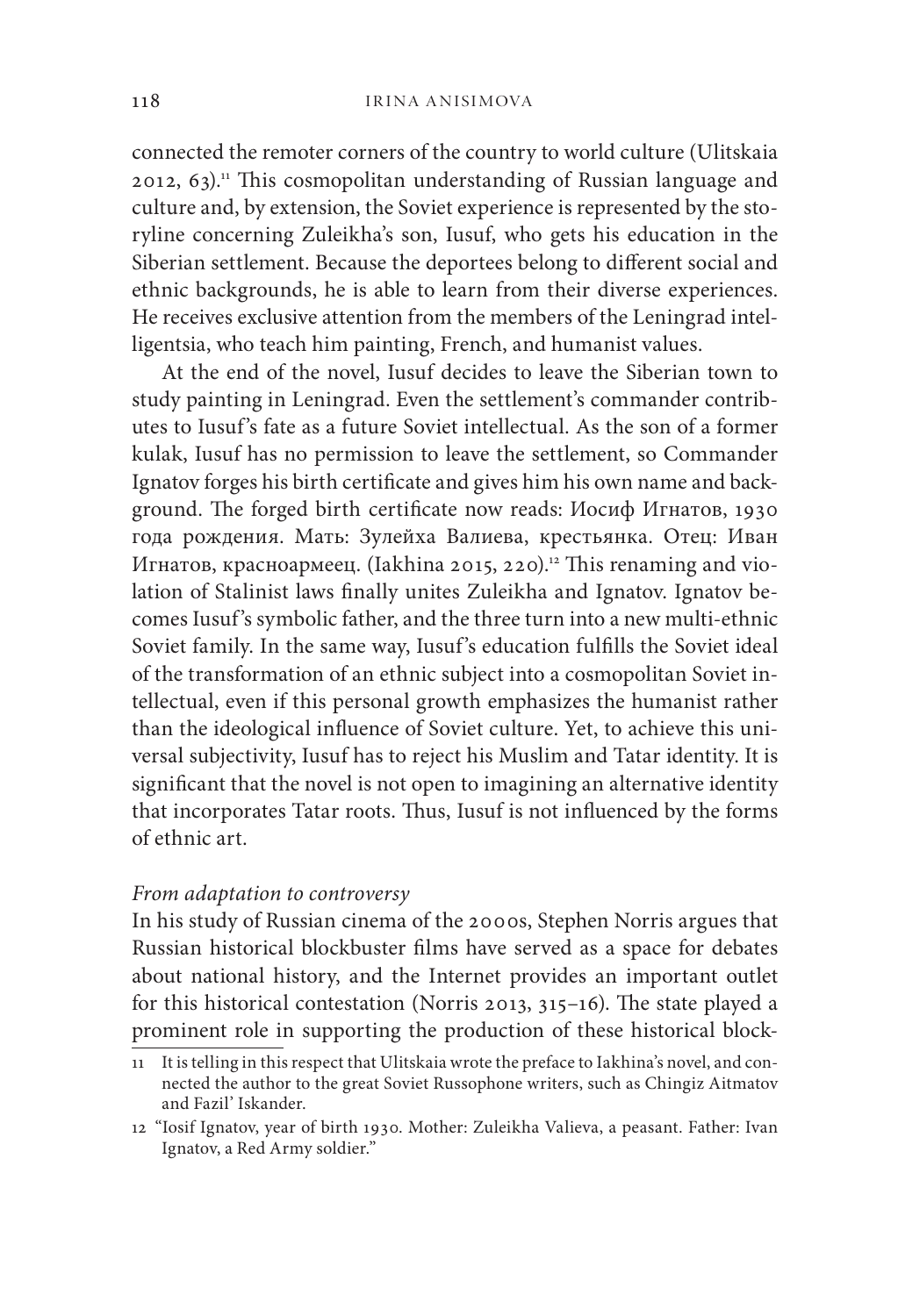busters. Vika Kravtsova finds a similar political significance in the state's promotion of Iakhina's novel and the subsequent film  $(2020)^{13}$  The novel does not oppose either imperial ideology or the politics of historical reconciliation. However, like the historical blockbusters, the series led to the probably unintended result of media and public outrage. The public response and controversy created by *Zuleikha* surpassed the Internet reactions to the historical blockbusters of the 2010s; none of these films led to similar outrage in the online and traditional media or generated thousands of comments among Twitter and YouTube users.<sup>14</sup> The fact that the series simultaneously appeared on prime-time television and online resulted in a much broader audience than the earlier films which were initially limited to Cineplex distribution.

The miniseries was conceived by the channel Russia-1 as a highbudget and high-quality production of the kind often based on literary classics and historical subjects. Among this kind of miniseries are Aleksandr Proshkin's *Doctor Zhivago* (2006), Sergei Ursuliak's *Life and Fate* (2012), Valerii Todorovskii's *The Thaw* (2013), and Aleksandr Kott and Konstantin Statskii's *Trotskii* (2017). The topic of national history unites these projects, however, none produced the kind of public reaction created by *Zuleikha*. In the case of this TV production, the already contested Soviet past is complicated by the addition of the "nationality question." The release of the series became a media event, where both the original novel and its adaptation produced a wide discussion which was replicated across multiple platforms: social media, such as Youtube, Twitter, and Instagram, as well as the traditional print and broadcast media. The Tatar historian, Al'brit Bustaev, argues that the novel's screening on a federal channel introduced the story into the ideological mainstream, therefore, giving Iakhina's work a greater significance (Costa-Kostritsky  $\&$  Shcherbina 2020). At the same time, the TV adaptation reduced the complexities of the plot and linguistic experimentation of the literary original, increasing the opportunities for controversy. Especially intense was the reaction of the Communist Party of Russia and other Stalinists, as well as the members of the Tatar community. The Communist Party of Russia demanded the immediate removal of the series. The accusation

<sup>13</sup> This support can be seen in the novel's choice for a high-budget production on one of the main state channels.

<sup>14</sup> The first episode of the film collected 11,088 comments on YouTube.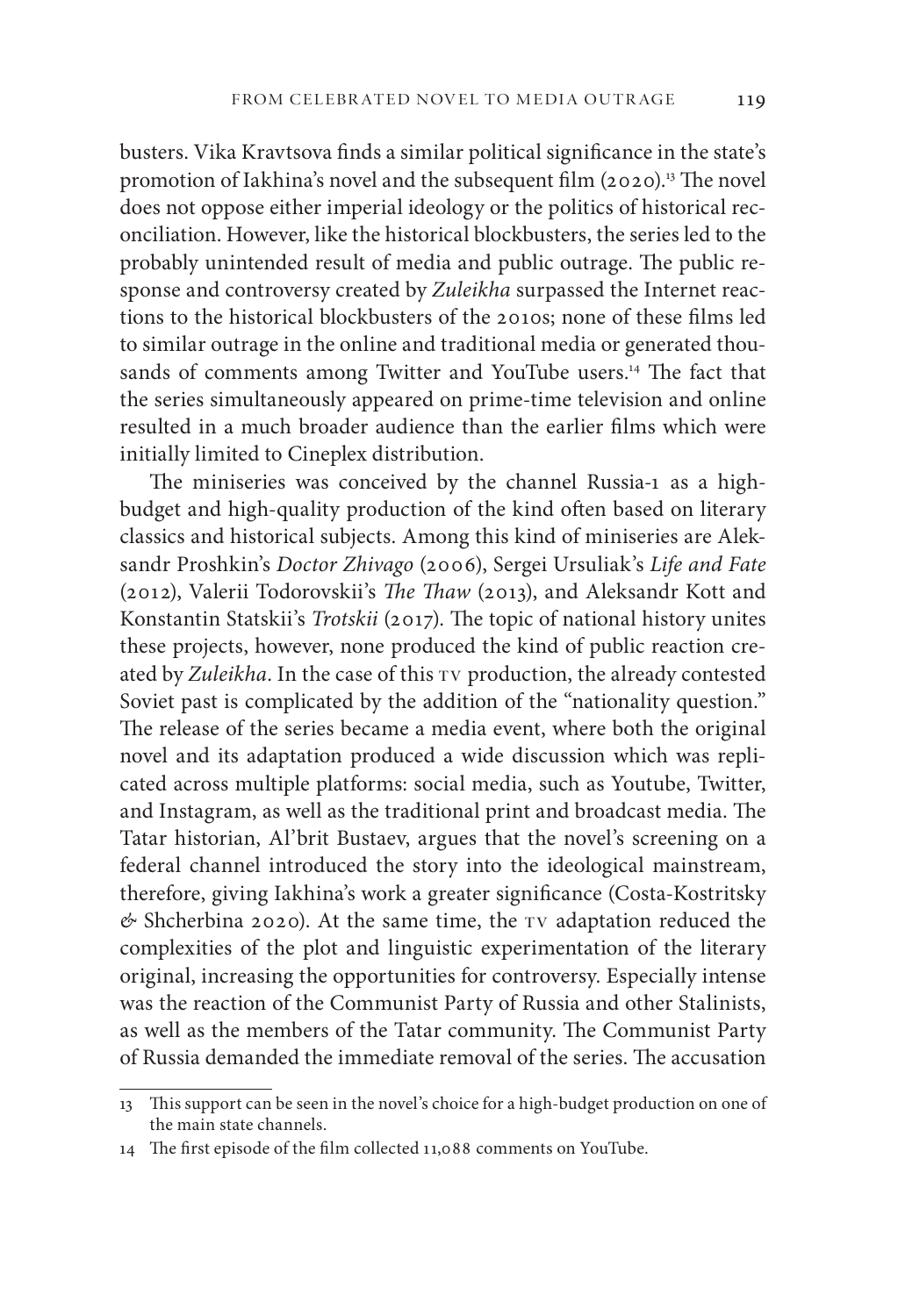of defaming Soviet history made against the series is quite ironic, since, as I have shown in earlier discussion, the novel has a nuanced representation of Stalinist repressions; and the novel's message of redemption and reconciliation did not change in the film. However, many commenters did not pay attention to the nuances of the plot. The mere mention of Stalinist repressions was enough to provoke their condemnation. Moreover, the series introduced some new forms of historical representation that were absent from the novel; the production emphasizes Stalinist repressions not only through the depicted suffering of the dekulakized peasants but also through the voice-over that enumerates the events of the early 1930s. This voice-over is later attributed to Zuleikha's already adult son, Iusuf, who recounts his mother's and the country's history. The series extended the historical span of the original novel, ending the story in Khrushchev's Thaw. Therefore, in the final episode, Zuleikha travels to Kazan to meet her son, now a famous painter, his wife, and their young daughter. The series then contrasts the Stalinist repressions to the cultural relaxation of the Thaw.

The Communists' demands to stop the broadcast of the series reflect a particular tendency in contemporary Russian culture: On the one hand, there is an awareness of Stalinist repressions. At the same time, a vocal part of Russian society subscribes to a more and more rigid Stalinist myth that sees any public representations of negative descriptions of the Stalinist era as the tarnishing of Soviet history. While the official culture has a more nuanced, if contradictory, view of Stalinism, it similarly has a tendency to disregard negative aspects of Soviet history. As a result, Stalinists are often able to dominate the cultural debate and to control cultural monuments.<sup>15</sup> They are also well represented in the Internet debates. According to Elena Perrier (Morenkova), Stalinists are gaining more and more digital ground, and they appear more active and more highly mobilized than liberal civil society (2019, 164). Indeed, the YouTube and Twitter comments on the series were dominated by users who accused the film of being anti-Soviet.<sup>16</sup>

Visualized on screen, certain details of the plot produced a strong audience reaction; many viewers remarked on the violence of the Soviet authorities, such as the killing of the child who tried to run away from

<sup>15</sup> The most recent expression of this tendency is the removal of the memorial placards in the city of Tver.

<sup>16</sup> Here I rely on qualitative analysis of online content.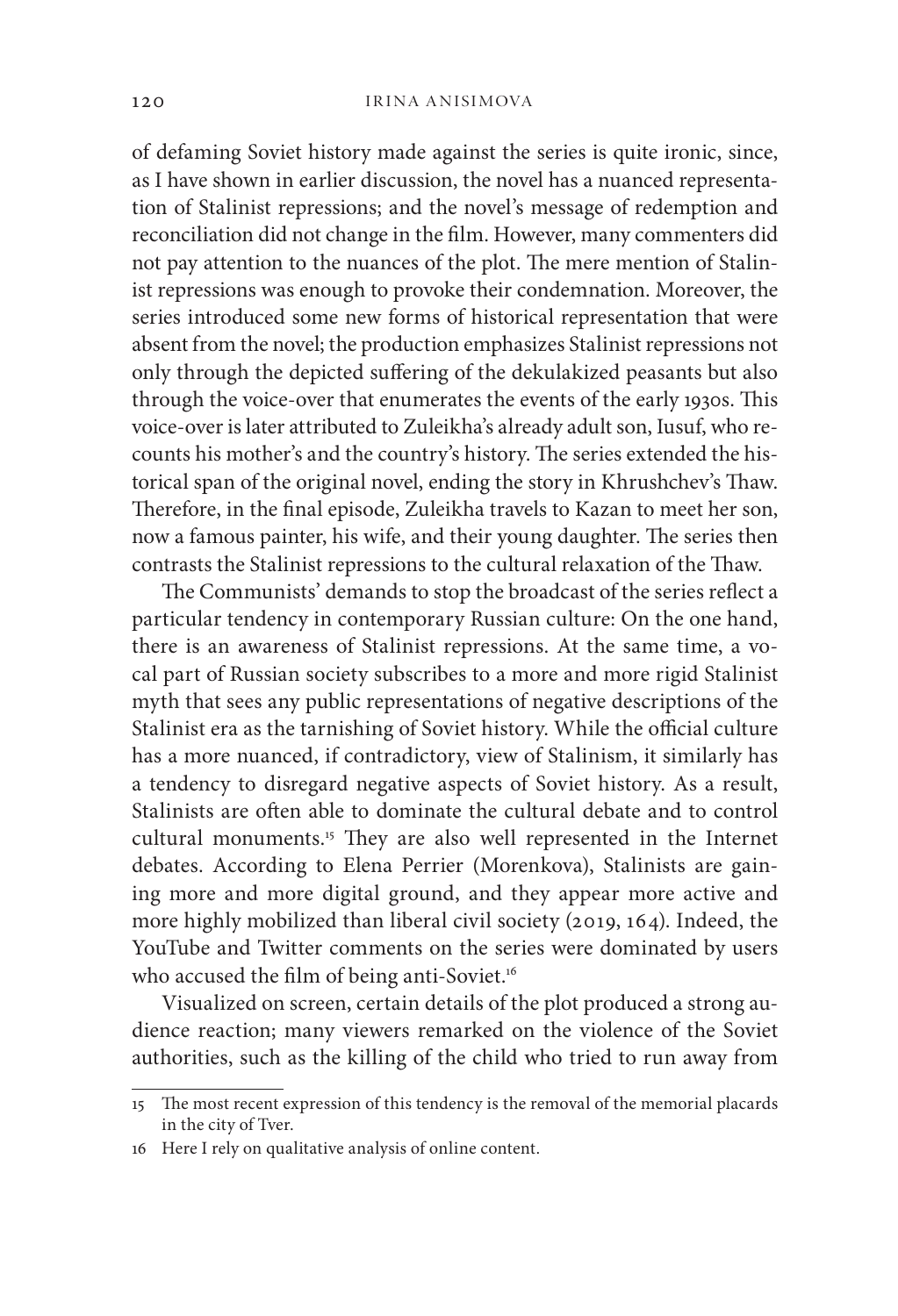the deportation train, and the drowning of the dilapidated barge with the imprisoned deportees. While these violent scenes appeared in the novel, they attracted more attention as a part of the tv production. Reflecting on these negative representations, Zakhar Prilepin called the series Russophobic (Borisova 2020). In general, Russophobia was one of the most common accusations against the film among patriotic Twitter users (Rosbalt Like 2020). This accusation of Russophobia becomes especially ironic in the context of the strong reaction from the Tatar community.

Even the novel led to rather sharp criticism from Tatar readers. The plot's colonial elements and their depiction in the series further provoked negative responses among the Tatar audiences. Thus, even at the production stage, many Tatar actors refused to take part in the project (Mukhametova 2018). Following the film's release, Russian Muslim religious leaders demanded an apology from the authors and producers of the series, because they were unhappy about a sex scene in the mosque and the fact that many of the secondary characters were named after contemporary Muslim religious leaders (Metsel' 2020).<sup>17</sup> Members of the Tatar parliament similarly demanded the banning of the series (Bronshtein 2020). This absence of sensitivity to Tatar culture in the TV production exposed the relative lack of representation of non-Russian ethnic identities in contemporary Russian media. Media coverage corresponds to the broader sociocultural status of the Russian ethnic minorities: During the ongoing processes of recentralization, ethnic regions lost many of their rights, especially in the sphere of language and education. From 2017, the titular languages of the  $RF$  ethnic republics lost the status of obligatory subjects in schools, while the number of teaching hours has dropped significantly (Chapman 2020). In the 2020 amendments to the Russian constitution, there is a controversial amendment acknowledging the "special role" of ethnic Russians and Russian language in the formation of the Russian state. This amendment institutionalized the priority of Russian identity over non-Russian minority cultures. The discourses on ethnic differences are characterized by continuities with the Soviet or even pre-revolutionary traditions. The media representations often emphasize "perceptions of fixed, unchanging ethnic characteristics transmitted from generation to generation" (Hutchings *&* Tolz 2015, 7). This

<sup>17</sup> Bustaev points out that the mosque that appears in the series has a deep cultural meaning for Tatar history (2020).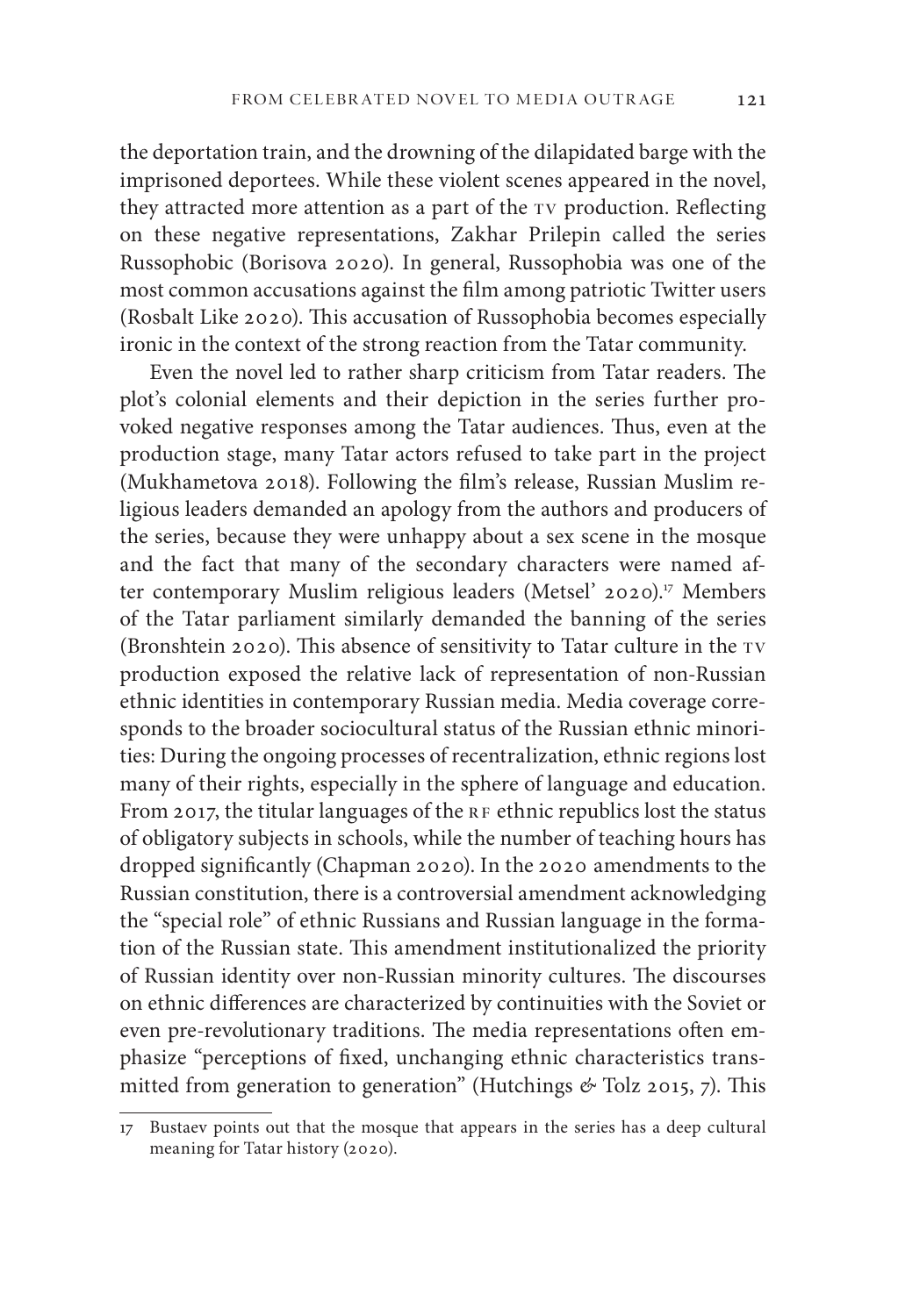focus on fixed and traditional ethnic identities corresponds to the ethnic politics of Iakhina's novel and the subsequent series, where the protagonists have to discard their ethnic identities in order to become modern subjects.

In addition to the questions of history and multiculturalism, the debate surrounding the film is complicated by the gender dynamics, which became especially evident in the attacks on the series' leading actress, Chulpan Khamatova, a well-known ethnically Tatar actress, who told of hate mail and abuse on social media (Pankina 2020). According to Khamatova, she was accused of "defiling the memory of [her] motherland. Meaning not only Tatarstan, but the history of modern Russia." (Costa-Kostritsky *&* Shcherbina 2020). Khamatova found herself in the paradoxical status of an ethnically Tatar star with a close connection to the state with its centralizing policies. The liberal press also contributed to the debate, by accusing the majority of the series' critics of Islamic fundamentalism and Stalinist views.

The comments of Twitter users further reflected this social split: the viewers accused the film of being "propagandistic shit," [«пропагандистское дерьмо»]. Many users called the film anti-Soviet and Russophobic, accused it of blackening Soviet and Russian history, of national betrayal, and of being a production of the State Department (Rudina 2020).<sup>18</sup> Other users stated that the film instigated hatred and was a "sabotage of Victory Day" (диверсия накануне Дня Победы). Tatar users described the film as colonial, anti-Tatar and anti-Muslim (Rudina 2020). The Twitter storm is well summarized by the following ironic comment of a Twitter user:

Зулейха… Лента просто рвёт и мечет. Сериал не понравился русским патриотам, так как он русофобский, коммунистам за то что антисоветский, татарам за то что татарофобский и оскверняет национальные традиции и семейный уклад, мусульманам за надругательство над исламской святыней (по оригинальной задумке авторов постельная сцена уполномоченных ОГПУ снималась на полу закрытой мечети), ценителям прекрасного в искусстве за примитивные диалоги, посредственную игру и подбор

<sup>18</sup> For anonymity reasons, I cite Twitter comments reprinted in the article by *Radio Svoboda*. The traditional press, for example, *Novaia Gazeta*, *Revizor*, *Rosbalt*, and *Radio Svoboda*, summarized and widely discussed the social media comments on the series.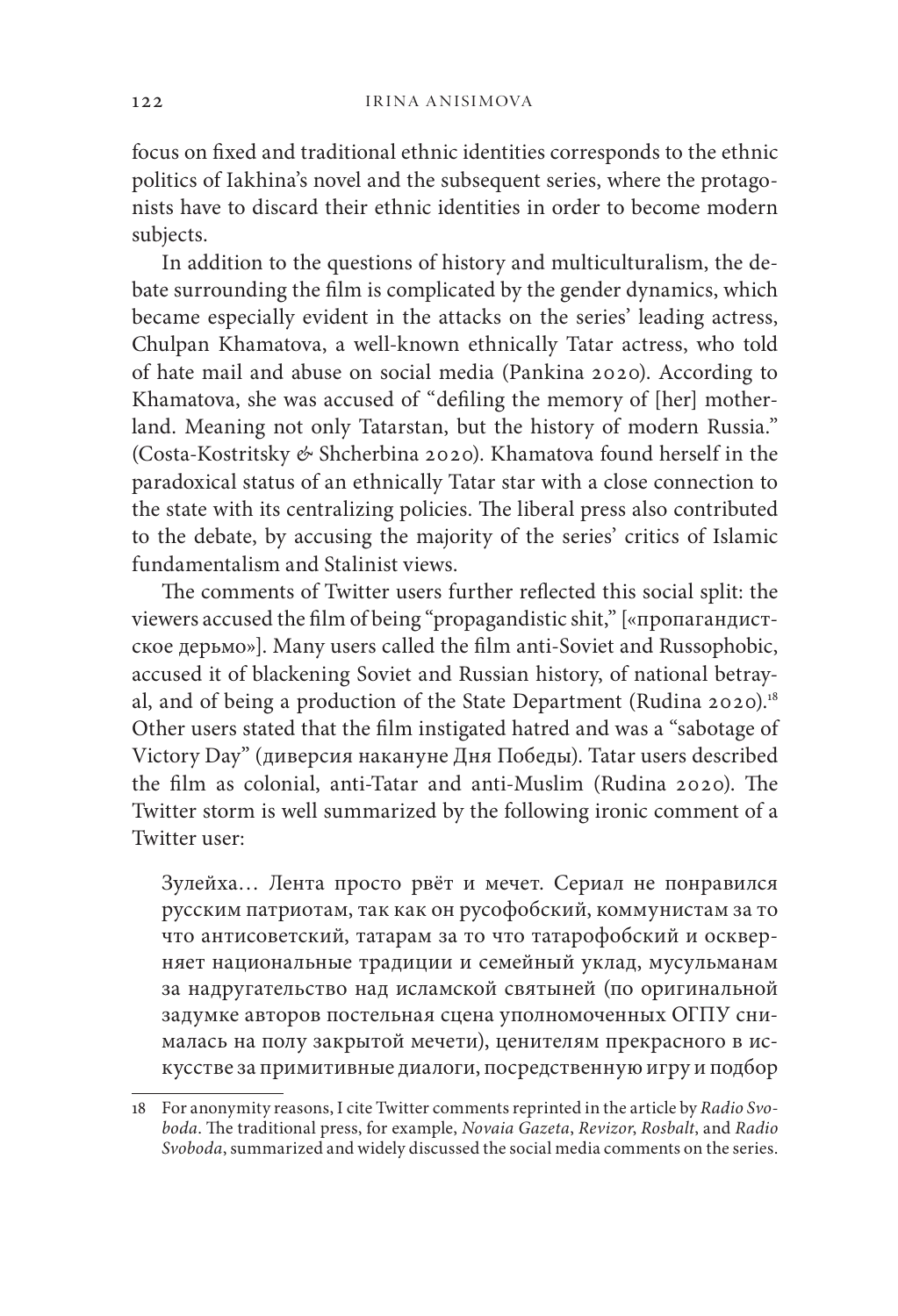актеров и всякие киноляпы. Прямо заинтриговали. Посмотреть что ли? (Rudina 2020)<sup>19</sup>

The intensity of this debate suggests a certain intolerance in contemporary Russian society. While the Internet and social media have a tendency towards outrage, this trend is similarly cultivated by the official Russian media, where outrage and a combative tone have replaced genuine engagement and freedom of expression. In her recent analysis, Vera Zvereva notices that the language of Russian officials in the media has "become so rich in street language, non-diplomatic idioms and elements of trolling that what officials say is no longer clearly distinguishable from the speeches of less respectable media actors." (Zvereva 2020). The style of scandal and outrage dominates the official media channel and then reappears in communications online. In contemporary Russian society, discussions about artistic productions seem to play a more prominent role than in other cultures, due to the lack of "western-style parliamentary democracy and a strong 'fourth estate'" and of "a public sphere united around consensual values" (Hutchings *&* Tolz 2015, 6). The intensity of the discussion surrounding the otherwise unremarkable miniseries illustrates the absence of social and political discussion on such topics as the significance and ramification of the Soviet past, especially as it relates to the multi-ethnic experience. The Russian state is increasingly invested in constraining circuits of societal debate (Wengle, Monet *&* Olimpieva 2018, 1000). These discussions do not take place in the traditional spaces of academia or the mainstream media; as a result, cultural products have to replace this absence in the public sphere.

#### *Conclusion*

While the multiple controversies surrounding the tv series illustrate the multi-dimensionality of contemporary Russian views on history and identity, the combative style of these debates is indicative of the preva-

<sup>19</sup> "Zuleikha… The blogosphere has just exploded. The Russian patriots did not like the series as it is Russophobic, the communists for being anti-Soviet, the Tatars for being Tatarophobic and denigrating national traditions and family life, Muslims for desecrating a mosque (according to the original idea of the authors the sex scene of the ogpu officers was filmed on the floor of a closed mosque). The connoisseurs of fine art did not like the production for primitive dialogues, mediocre acting, the casting, and all sorts of bloopers. I am really intrigued. Should I watch it?"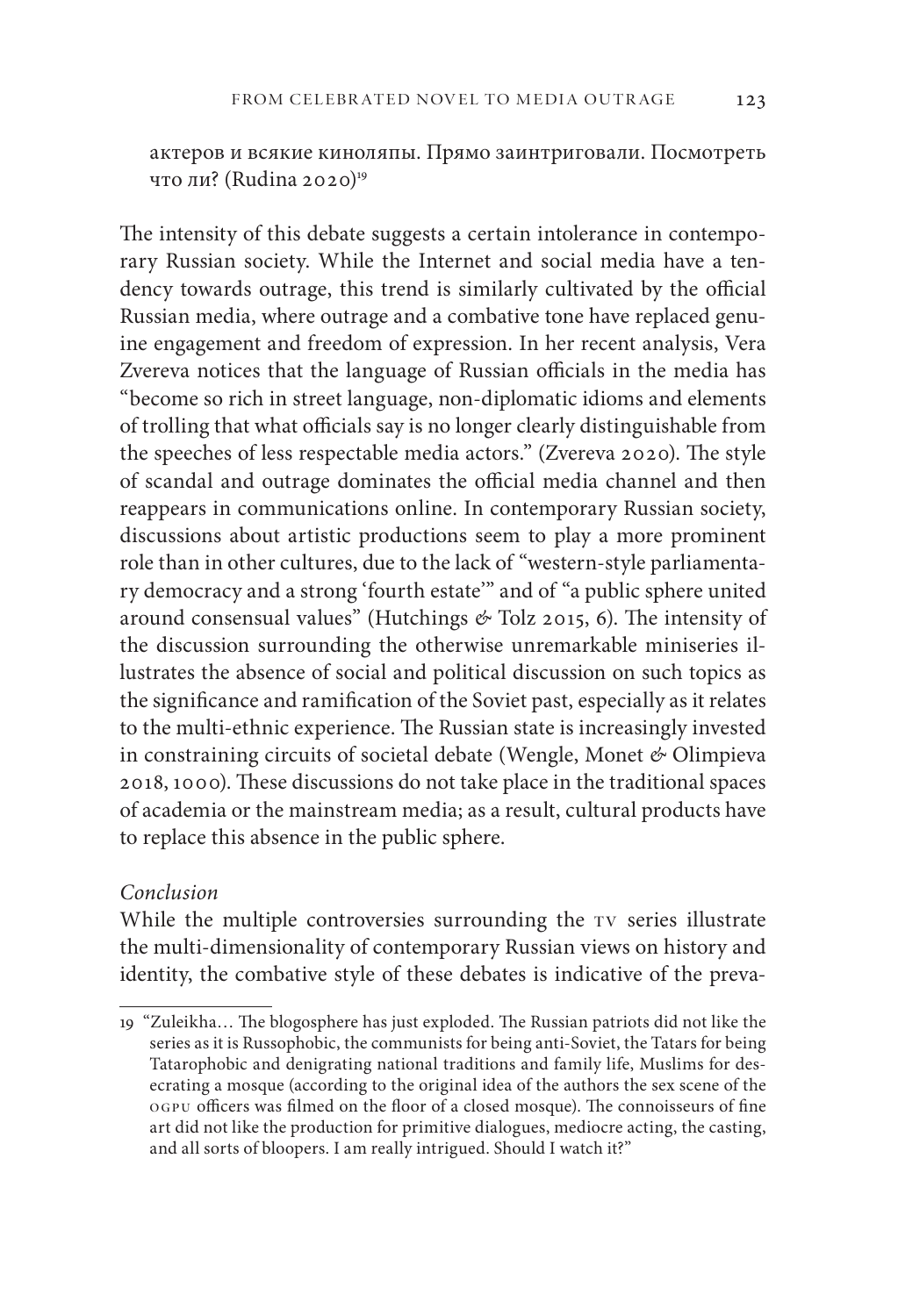lence of the style of outrage in Russian public discourses. At the same time, the discussion of the series provided the opportunity to express opinions that seldom appear in print and social media. This was especially true of Tatar historical accounts. Fatykhova suggests that the discussion became an opportunity to demonstrate the polyphony of contemporary Russian society (2020). *Zuleikha Opens Her Eyes* was broadcast in prime time on one of the main federal  $\tau v$  channels and on YouTube. This broad distribution created a media event and a rare shared cultural moment that brought together diverse social groups and facilitated intense debate over unsettled social issues.

## *References*

- Anisimova, Irina 2017, "The Post-Soviet 'Orient' in Stories by Vladimir Makanin and Liudmila Petrushevskaia," *Canadian Slavonic Papers*  $59(1-2), 1-20.$
- Bækken, Håvard *&* Johannes Due Enstad 2020, "Identity under Siege: Selective Securitization of History in Putin's Russia," *The Slavonic and East European Review* 98 (2), 321–44.
- Borisova, Oksana 2020, "Prilepin obvinil avtorov serial 'Zuleikha otkryvaet glaza' v rusofobii," *Vzgliad*, 17 April, *https://vz.ru/news/2020 /4/17/1034975.html* (last accessed 24 May 2020).
- Bronshtein, Boris 2020, "Natsional'nye organizatsii Tatarstana vystupili protiv seriala 'Zuleikha otkryvaet glaza'," *Novaia Gazeta*, 22 April, *https://novayagazeta.ru/news/2020/04/22/160921-natsionalnye-organizatsii-tatarstana-vystupili-protiv-pokaza-filma-zuleyha-otkryvaet-glaza* (last accessed 22 May 2020).
- Bustanov, Al'frid 2016, "Zuleikha 'Tatarskii simuliakr': kogda istoriia ne govorit ot svoego imeni," *Biznes Gazeta*, 26 September, *https://www. business-gazeta.ru/article/465550* (last accessed 24 September 2020).
- Chapman, Julia 2017, "Russian Minorities Fear for Languages amid New Restrictions." *dw*, 11 May, *https://www.dw.com/en/russian-minoritiesfear-for-languages-amid-new-restrictions/a-41639610* (last accessed 2 September 2020).
- Costa-Kostirsky, Valeria *&* Vera Shcherbina 2020, "There is a Problem with Zuleikha," *Tribune Magazine*, 6 June, *https://tribunemag.co.uk/ 2020/06/theres-a-problem-with-zuleikha* (last accessed 23 September 2020).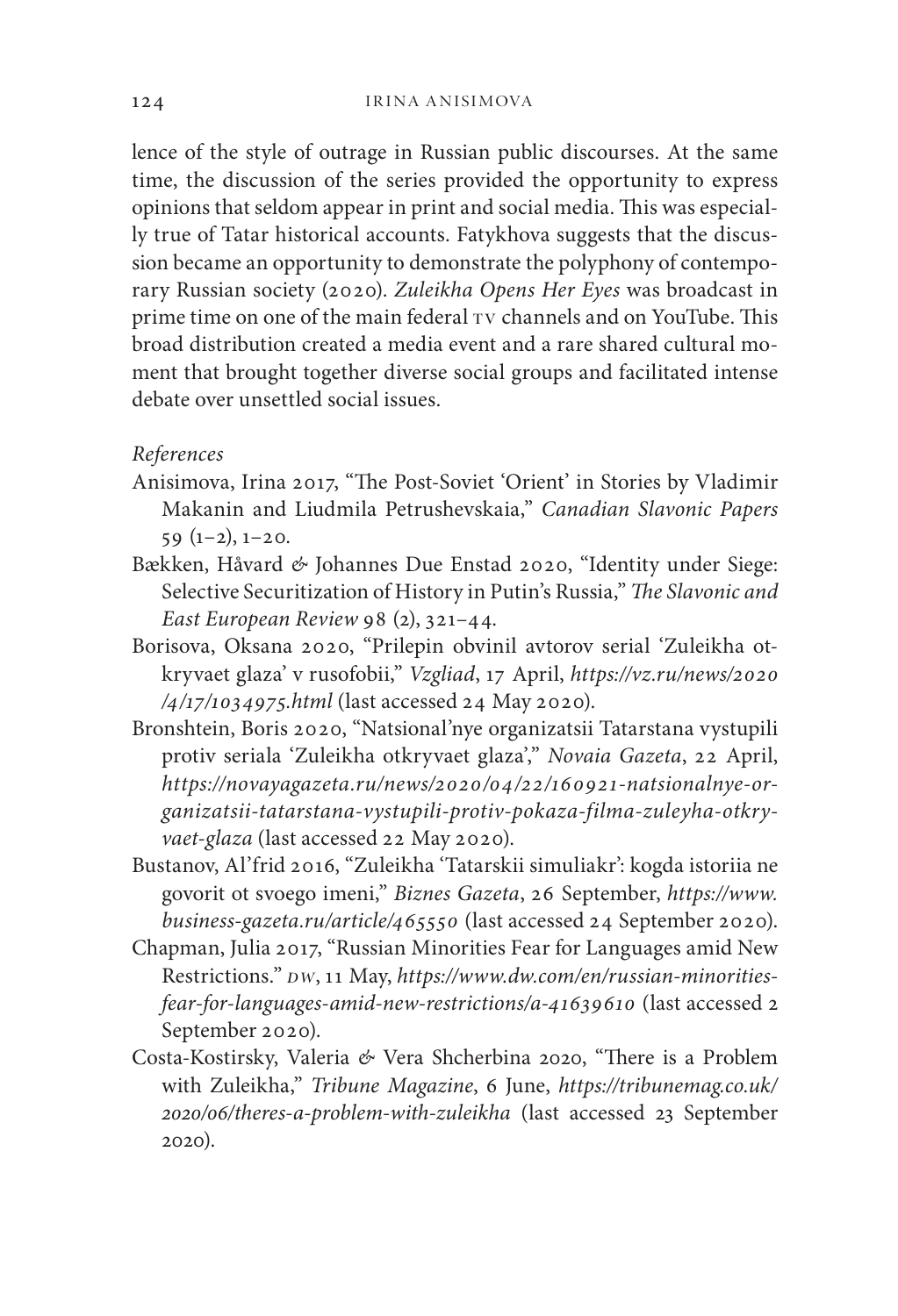- Etkind, Alexander 2013, *Warped Mourning: Stories of the Undead in the Land of the Unburied*, Stanford.
- Fatykhova, Nuriia 2020, "Zuleikha protiv Zuleikhi," *Colta.ru*, 8 May, *https://www.colta.ru/articles/art/24311-spory-o-zuleyhe-i-sovetskiyimperializm* (last accessed 21 May 2020).
- Gjerde, Kristian Lundby 2011, "The Use of History in Russia 2000–2011: The Kremlin and the Search for Consensus," *East European Politics*  $31$  (2),  $149 - 69$ .
- Guzeva, Alexandra 2016, "A Muslim Woman and a Communist Find Love in Guzel Iakhina's 'Zuleikha'," *Russia Beyond*, 8 April, *https:// www.rbth.com/arts/literature/2016/04/08/a-muslim-woman-and-acommunist-find-love-in-russias-best-book-of-2015\_583127* (last accessed 21 May 2020).
- Hutchings, Stephen *&* Vera Tolz 2015, *Nation, Ethnicity and Race on Russian Television: Mediating Post-Soviet Difference,* New York *&* London.
- Iakhina, Guzel' 2015, *Zuleikha otkryvaet glaza*, Moscow.
- Kavkazskii Uzel 2014, "Kokanaev: Minkultury zapretila pokazyvat' v RF fil'm o deportatsii chechentsev i ingushei v 1944 godu," *Kavkazskii uzel*, 23 May, *https://www.kavkaz-uzel.eu/articles/242914/* (last accessed 17 May 2020).
- Kemper, Michael 2011, "Introduction: Integrating Soviet Oriental Studies," *The Heritage of Soviet Oriental Studies*, eds. Michael Kemper *&* Stephan Conermann, New York *&* London.
- Koposov, Nikolai 2011, *Pamiat' strogogo rezhima: Istoriia i politika v Rossii*, Moscow.
- Koposov, Nikolay 2018, *Memory Laws, Memory Wars: The Politics of the Past in Europe and Russia*, New York.
- Kravtsova, Vika 2020, "Zuleikha in (post)kolonial'noi Rossii," *Sigma*, 10 May, *https://syg.ma/@galina-1/vika-kravtsova-zulieikha-otkryvaietghlaza-v-post-kolonialnoi-rossii*, (last accessed 17 May 2020).
- Lipovetsky, Mark 2016, "The Formal is Political," *Slavic and East European Journal* 60 (2), 185–204.
- Malinova, Olga 2019, "Constructing the 'Usable Past': Evolution of the Official Historical Narrative in Post-Soviet Russia," *Cultural and Political Imaginaries in Putin's Russia*, eds. Niklas Bernsand *&* Barbara Törnquist-Plewa, Leiden *&* Boston, 85–104.
- Maliukova, Larisa 2020, "Chulpan Khamatova: 'Nevezhestvo vsegda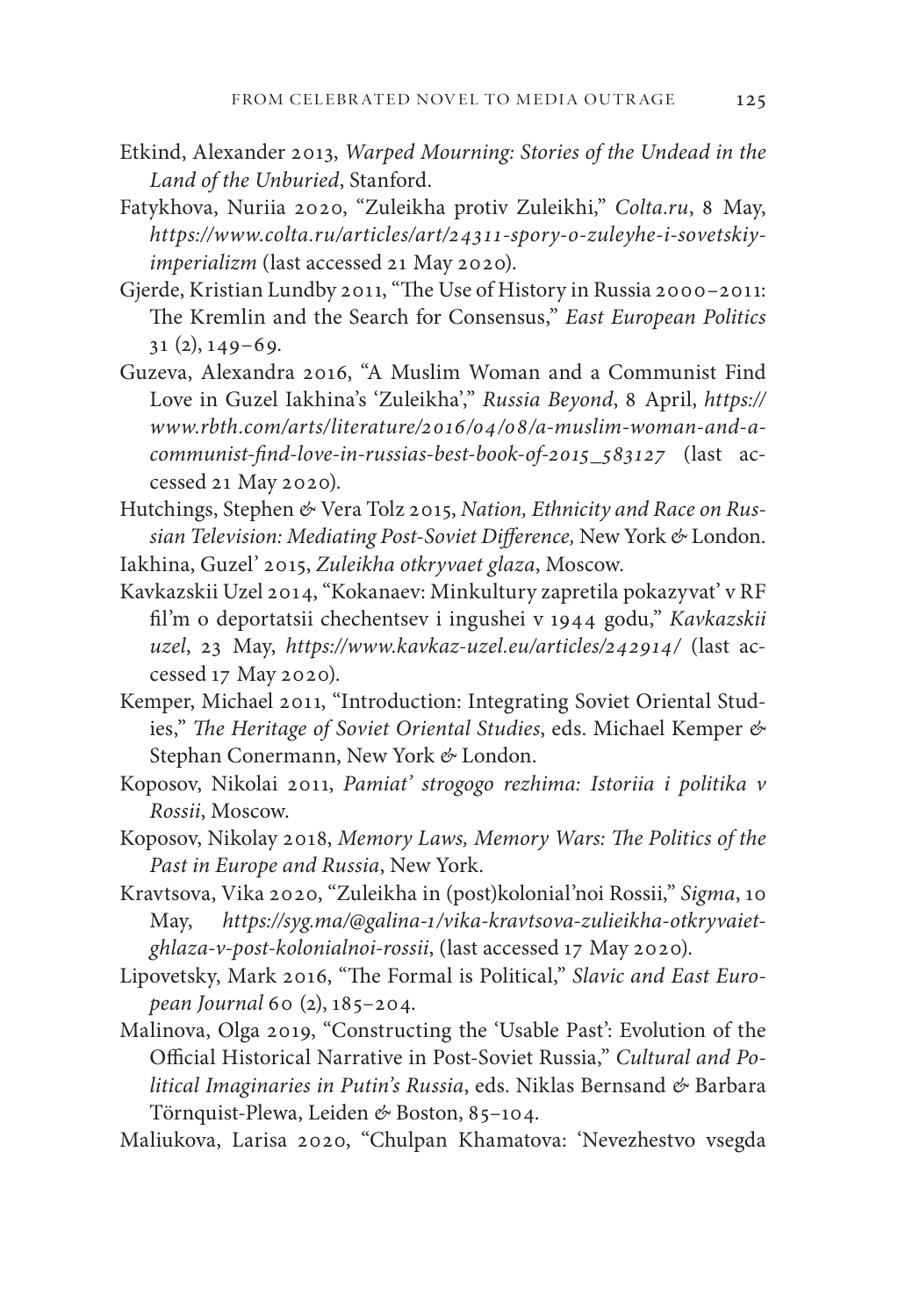peremeshenno s varrvarstvom i agressiei," *Novaia Gazeta*, 17 April, *https://novayagazeta.ru/articles/2020/04/17/84946-chulpan-hamatova-nevezhestvo-vsegda-peremesheno-s-varvarstvom-i-agressiey* (last accessed 18 November 2020).

- Martin, Terry 2001, *The Affirmative Action Empire: Nation and Nationalism in the Soviet Union, 1923–1939*, Ithaca.
- Massell, Gregory J. 1974, *The Surrogate Proletariat: Moslem Women and Revolutionary Strategies in Soviet Central Asia, 1919–1929,* Princeton*.*
- Medvedev, Sergei 2020, "Obizhennye Zuleikhoi," *Radio Svoboda*, 22 April, *https://www.svoboda.org/a/3056874 1.html?fbclid=IwAR2YOgm-2YZ6ePuSVcbtlZAnSoCZqzc38n-7tifeBLaQOUkVE3slVyVLqtk* (last accessed 17 May 2020).
- Miller, Aleksei 2014. "Politika pamiati v Rossii: god razrushennykh nadezhd," *Politea* 4, 49–57.
- Mukhametova, Ruzilia 2018, "Tatarskie artisty otkazalis' snimat'sia v seriale 'Zuleikha otkryvaet glaza'," trans. Aliia Sabirova, *www.intertat. tatar,* 3 November, *https://sntat.ru/news/culture/03-11-2018/pochemunekotorye-tatarskie-artisty-otkazalis-snimatsya-v-seriale-zuleyhaotkryvaet-glaza-5643258?fbclid=IwAR2AXUN6d3\_QS8zCW73bs1IQ* (last accessed 22 May 2020).
- Mettsel', Mikhail 2020, "Dukhovnoe sobranie musul'man zhdet izvinenii ot avtorov fil'ma 'Zuleikha otkryvaet glaza'," TASS, 18 April, *https://tass.ru/obschestvo/8279243* (last accessed 23 May 2020).
- Norris, Stephen M. 2012, *Blockbuster History in the New Russia: Movies, Memory, and Patriotism*, Bloomington.
- Pankina, Mariana 2020, "Skandal vokrug seriala 'Zuleikha otkryvaet glaza': zhestkaia kritika i ugrozy v adres Chulpan Khamotovoi," *Spletnik.ru*, 16 April, *http://www.spletnik.ru/culture/serialy/95988-vseti-raskritikovali-serial-zuleykha-otkryvaet-glaza.html* (last accessed 19 May 2020).
- Perrier, (Morenkova) Elena 2019, "Memory Watchdogs: Online and Offline Mobilizations around Controversial Historical Issues in Russia," *Cultural and Political Imaginaries in Putin's Russia*, eds. Niklas Bernsand *&* Barbara Törnquist-Plewa, Leiden & Boston, 141–76.
- Petrovskaia, Irina 2020, "Patrioty proigrali zriteliam," *Novaia Gazeta*, 23 April, *https://novayagazeta.ru/articles/2020/04/24/85072-patriotyproigrali-zritelyam*, (last accessed 26 September 2020).